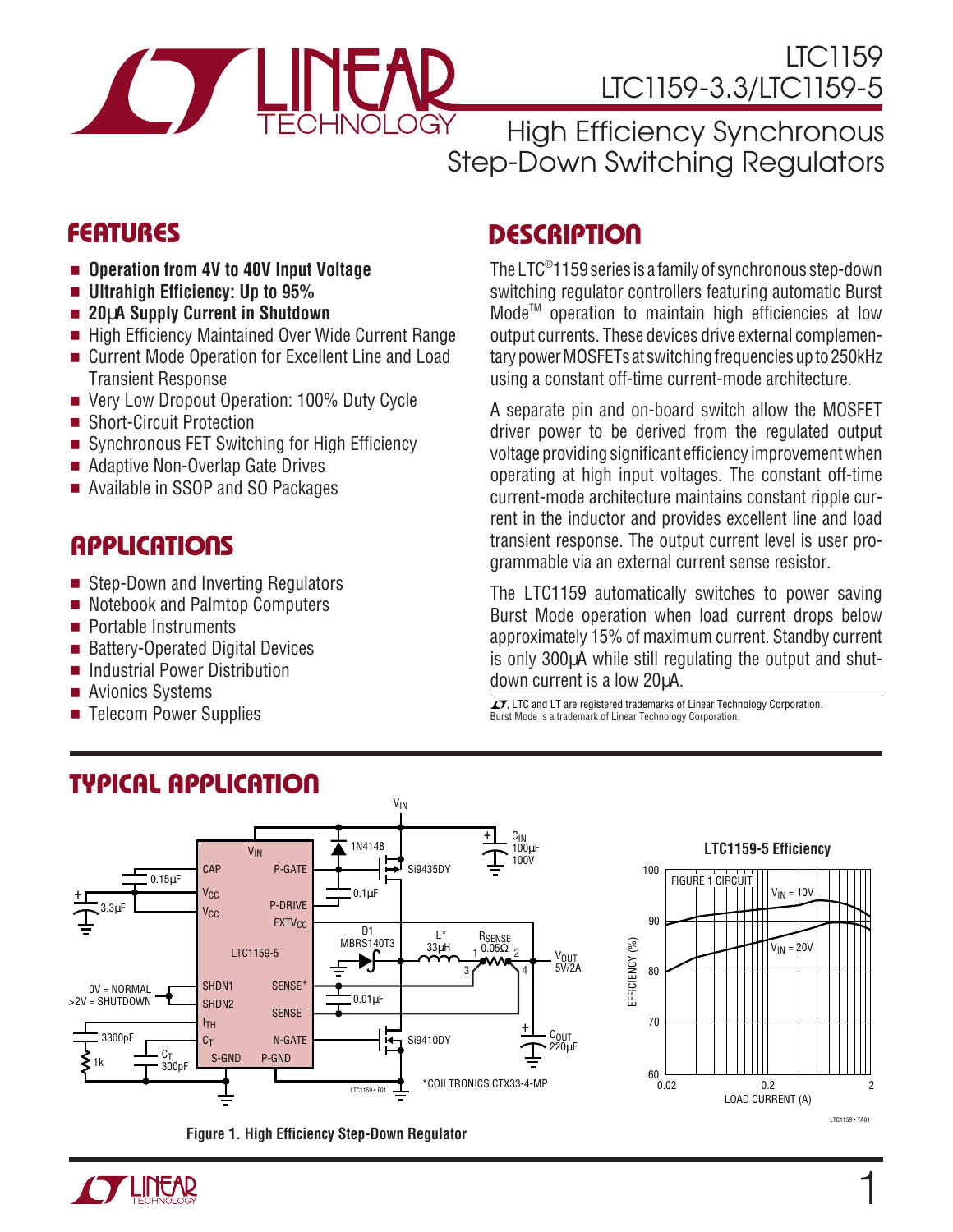### **ABSOLUTE MAXIMUM RATINGS** (Note 1)

| <b>Operating Temperature Range</b>         |  |
|--------------------------------------------|--|
|                                            |  |
|                                            |  |
| <b>Extended Commercial</b>                 |  |
|                                            |  |
|                                            |  |
| Lead Temperature (Soldering, 10 sec) 300°C |  |

### **PACKAGE/ORDER INFORMATION**



Consult LTC Marketing for parts specified with wider operating temperature ranges.

### **ELECTRICAL C C HARA TERISTICS The** ● **denotes specifications which apply over the full operating**

temperature range, otherwise specifications are at T<sub>A</sub> = 25°C. V<sub>IN</sub> = 12V, V<sub>SHDN1</sub> = 0V (Note 3), unless otherwise noted.

| <b>SYMBOL</b>           | <b>PARAMETER</b>                                            | <b>CONDITIONS</b>                                                                  |   | MIN          | <b>TYP</b>   | <b>MAX</b>   | <b>UNITS</b> |
|-------------------------|-------------------------------------------------------------|------------------------------------------------------------------------------------|---|--------------|--------------|--------------|--------------|
| $V_{FB}$                | Feedback Voltage (LTC1159 Only)                             |                                                                                    | D | 1.21         | 1.25         | 1.29         | V            |
| $I_{FB}$                | Feedback Current (LTC1159 Only)                             |                                                                                    |   |              | 0.2          |              | μA           |
| <b>V<sub>OUT</sub></b>  | <b>Regulated Output Voltage</b><br>LTC1159-3.3<br>LTC1159-5 | $V_{IN} = 9V$<br>$I_{\text{LOAD}}$ = 700mA<br>$I_{\text{LOAD}} = 700 \text{mA}$    |   | 3.23<br>4.90 | 3.33<br>5.05 | 3.43<br>5.20 | V<br>V       |
| $\Delta V_{\text{OUT}}$ | Output Voltage Line Regulation                              | $V_{IN}$ = 9V to 40V                                                               |   | $-40$        | $\mathbf{0}$ | 40           | mV           |
|                         | Output Voltage Load Regulation<br>LTC1159-3.3<br>LTC1159-5  | $5mA < I_{\text{LOAD}} < 2A$<br>$5mA < I_{LOAD} < 2A$                              |   |              | 40<br>60     | 65<br>100    | mV<br>mV     |
|                         | <b>Burst Mode Output Ripple</b>                             | $I_{LOAD} = 0A$                                                                    |   |              | 50           |              | $mV_{P-P}$   |
| $I_{IN}$                | V <sub>IN</sub> Pin Current (Note 4)<br>Normal Mode         | $V_{IN}$ = 12V, EXTV <sub>CC</sub> = 5V<br>$V_{IN}$ = 40V, EXTV <sub>CC</sub> = 5V |   |              | 200<br>300   |              | μA<br>μA     |
|                         | Shutdown                                                    | $V_{IN}$ = 12V, $V_{SHDN2}$ = 2V<br>$V_{IN} = 40V$ , $V_{SHDN2} = 2V$              |   |              | 15<br>25     |              | μA<br>μA     |
| <b>IEXTVCC</b>          | EXTV <sub>CC</sub> Pin Current (Note 4)                     | $EXTV_{CC} = 5V$ , Sleep Mode                                                      |   |              | 250          |              | μA           |

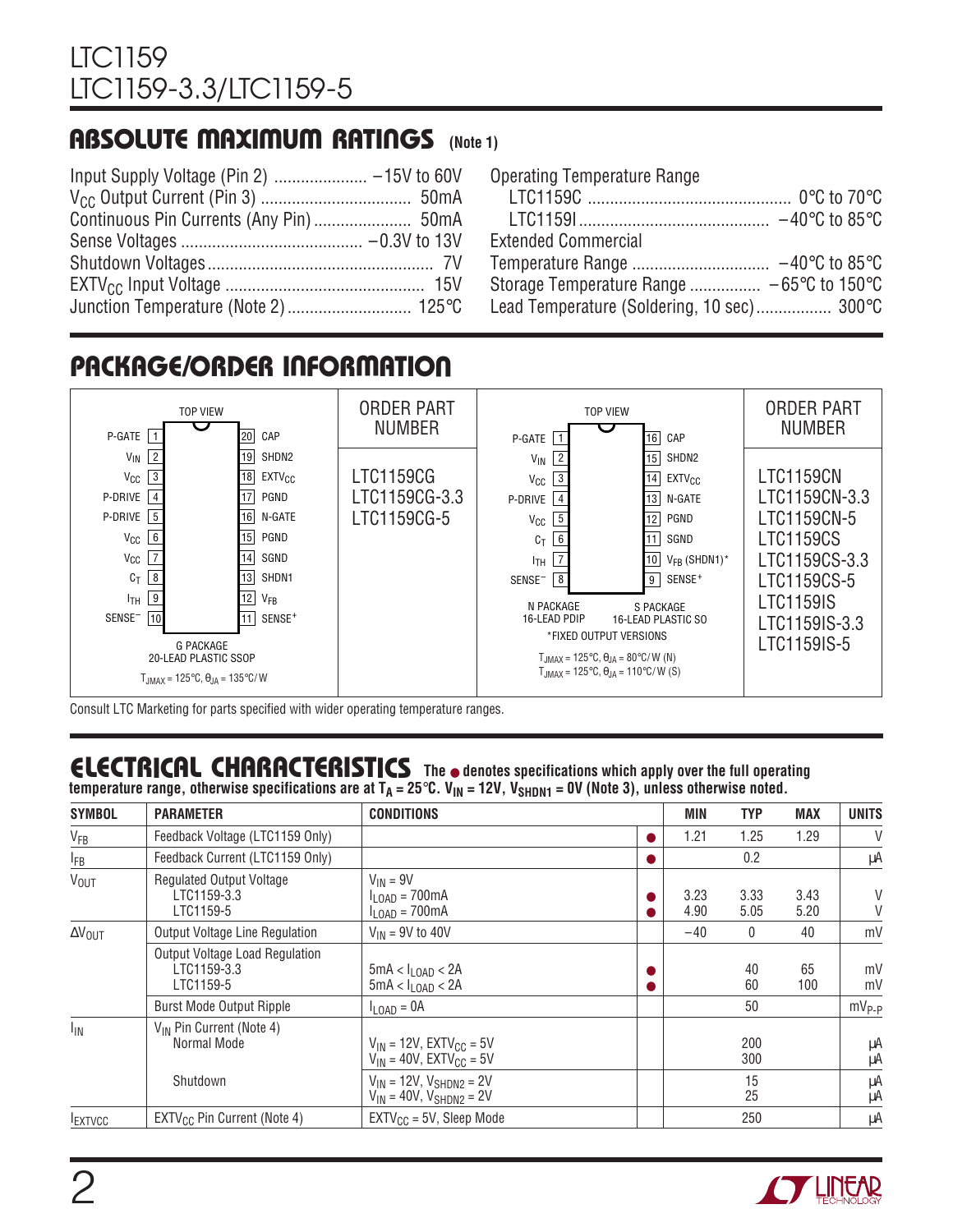#### **ELECTRICAL C C HARA TERISTICS The** ● **denotes specifications which apply over the full operating** temperature range, otherwise specifications are at T<sub>A</sub> = 25°C. V<sub>IN</sub> = 12V, V<sub>SHDN1</sub> = 0V (Note 3), unless otherwise noted.

| <b>SYMBOL</b>                                               | <b>PARAMETER</b>                                            | <b>CONDITIONS</b>                                                                                                      |   | MIN              | <b>TYP</b> | <b>MAX</b>     | <b>UNITS</b> |
|-------------------------------------------------------------|-------------------------------------------------------------|------------------------------------------------------------------------------------------------------------------------|---|------------------|------------|----------------|--------------|
| $V_{CC}$                                                    | Internal Regulator Voltage                                  | $V_{IN}$ = 12V to 40V, EXTV <sub>CC</sub> = 0V, I <sub>CC</sub> = 10mA                                                 | 0 | 4.25             | 4.5        | 4.75           | $\vee$       |
| $V_{IN} - V_{CC}$                                           | V <sub>CC</sub> Dropout Voltage                             | $V_{IN}$ = 4V, EXTV <sub>CC</sub> = Open, I <sub>CC</sub> = 10mA                                                       |   |                  | 300        | 400            | mV           |
| $V_{EXT}-V_{CC}$                                            | EXTV <sub>CC</sub> Switch Drop                              | $V_{IN}$ = 12V, EXTV <sub>CC</sub> = 5V, $I_{SWITCH}$ = 10mA                                                           |   |                  | 250        | 350            | mV           |
| $V_{P\text{-GATE}} - V_{IN}$                                | P-Gate to Source Voltage (Off)                              | $V_{IN}$ = 12V<br>$V_{IN}$ = 40V                                                                                       |   | $-0.2$<br>$-0.2$ | 0<br>0     |                | $\vee$<br>V  |
| $V_{\text{SENSE}}$ <sup>+</sup> $-$<br>V <sub>SENSE</sub> - | <b>Current Sense Threshold Voltage</b><br>LTC1159           | $V_{\text{SENSE}}$ = 5V, $V_{\text{FB}}$ = 1.32V (Forced)<br>$V_{\text{SENSE}}$ = 5V, $V_{\text{FB}}$ = 1.15V (Forced) |   | 130              | 25<br>150  | 170            | mV<br>mV     |
|                                                             | LTC1159-3.3                                                 | $V_{SENSE}$ = 3.4V (Forced)<br>$V_{\text{SENSE}}$ = 3.1V (Forced)                                                      |   | 130              | 25<br>150  | 170            | mV<br>mV     |
|                                                             | LTC1159-5                                                   | $V_{\text{SENSE}}$ = 5.2V (Forced)<br>$V_{\text{SENSE}}$ = 4.7V (Forced)                                               |   | 130              | 25<br>150  | 170            | mV<br>mV     |
| V <sub>SNDN1</sub>                                          | <b>SHDN1 Threshold</b><br>LTC1159CG, LTC1159-3.3, LTC1159-5 |                                                                                                                        |   | 0.5              | 0.8        | $\overline{2}$ | V            |
| V <sub>SHDN2</sub>                                          | <b>SHDN2 Threshold</b>                                      |                                                                                                                        |   | 0.8              | 1.4        | $\overline{2}$ | V            |
| ISHDN2                                                      | Shutdown 2 Input Current                                    | $V_{SHDN2} = 5V$                                                                                                       |   |                  | 12         | 20             | μA           |
| $I_{\text{CT}}$                                             | $C_T$ Pin Discharge Current                                 | $V_{\text{OUT}}$ in Regulation<br>$V_{OUT} = 0V$                                                                       |   | 50               | 70<br>2    | 90<br>10       | μA<br>μA     |
| $t_{OFF}$                                                   | Off-Time (Note 5)                                           | $C_T = 390pF$ , $I_{LOAD} = 700mA$ , $V_{IN} = 10V$                                                                    |   | 4                | 5          | 6              | μs           |
| $t_r, t_f$                                                  | <b>Driver Output Transition Times</b>                       | $C_1$ = 3000pF (Pins P-Drive and N-Gate), $V_{IN}$ = 6V                                                                |   |                  | 100        | 200            | ns           |

#### **–40**°**C** ≤ **TA** ≤ **85**°**C (Note 6)**

| <b>SYMBOL</b>                                               | <b>PARAMETER</b>                                            | <b>CONDITIONS</b>                                                                  | <b>MIN</b>   | <b>TYP</b>   | <b>MAX</b>   | <b>UNITS</b> |
|-------------------------------------------------------------|-------------------------------------------------------------|------------------------------------------------------------------------------------|--------------|--------------|--------------|--------------|
| $V_{FB}$                                                    | Feedback Voltage (LTC1159 Only)                             |                                                                                    | 1.2          | 1.25         | 1.3          | $\vee$       |
| <b>V<sub>OUT</sub></b>                                      | <b>Regulated Output Voltage</b><br>LTC1159-3.3<br>LTC1159-5 | $V_{IN} = 9V$<br>$I_{\text{LOAD}} = 700 \text{mA}$<br>$I_{LOAD} = 700mA$           | 3.17<br>4.85 | 3.30<br>5.05 | 3.43<br>5.25 | V<br>V       |
| $I_{IN}$                                                    | V <sub>IN</sub> Pin Current (Note 4)<br><b>Normal</b>       | $V_{IN}$ = 12V, EXTV <sub>CC</sub> = 5V<br>$V_{IN}$ = 40V, EXTV <sub>CC</sub> = 5V |              | 200<br>300   |              | μA<br>μA     |
|                                                             | Shutdown                                                    | $V_{IN}$ = 12V, $V_{SHDNS}$ = 2V<br>$V_{IN} = 40V$ , $V_{SHDN2} = 2V$              |              | 15<br>25     |              | μA<br>μA     |
| <b>IEXTVCC</b>                                              | $EXTV_{CC}$ Pin Current (Note 4)                            | $EXTV_{CC} = 5V$ , Sleep Mode                                                      |              | 250          |              | μA           |
| $V_{CC}$                                                    | Internal Regulator Voltage                                  | $V_{IN}$ = 12V to 40V, EXTV <sub>CC</sub> = 0V, I <sub>CC</sub> = 10mA             |              | 4.5          |              | $\vee$       |
| $V_{\text{SENSE}}$ <sup>+</sup> $-$<br>V <sub>SENSE</sub> - | <b>Current Sense Threshold Voltage</b>                      | Low Threshold (Forced)<br>High Threshold (Forced)                                  | 125          | 25<br>150    | 175          | mV<br>mV     |
| V <sub>SHDN2</sub>                                          | <b>SHDN2 Threshold</b>                                      |                                                                                    | 0.8          | 1.4          | 2            | V            |
| $t_{OFF}$                                                   | Off-Time (Note 5)                                           | $C_T = 390pF$ , $I_{LOAD} = 700mA$ , $V_{IN} = 10V$                                | 3.5          | 5            | 6.5          | μS           |

**Note 1:** Absolute Maximum Ratings are those values beyond which the life of a device may be impaired.

**Note 2:**  $T_J$  is calculated from the ambient temperature  $T_A$  and power dissipation  $P_D$  according to the following formulas:

LTC1159CG, LTC1159CG-3.3, LTC1159CG-5:  $T_J = T_A + (P_D \cdot 135^{\circ}C/W)$ LTC1159CN, LTC1159CN-3.3, LTC1159CN-5:  $T_J = T_A + (P_D \cdot 80^{\circ} C/W)$ LTC1159CS, LTC1159CS-3.3, LTC1159CS-5:  $T_J = T_A + (P_D \cdot 110\degree C/W)$ 

**Note 3:** On LTC1159 versions which have a SHDN1 pin, it must be at ground potential for testing.

**Note 4:** The LTC1159 V<sub>IN</sub> and EXTV<sub>CC</sub> current measurements exclude MOSFET driver currents. When  $V_{CC}$  power is derived from the output via EXTV<sub>CC</sub>, the input current increases by  $(I_{GATECHG} \cdot$  Duty Cycle)/(Efficiency). See Typical Performance Characteristics and Applications Information.

**Note 5:** In applications where R<sub>SENSE</sub> is placed at ground potential, the offtime increases approximately 40%.

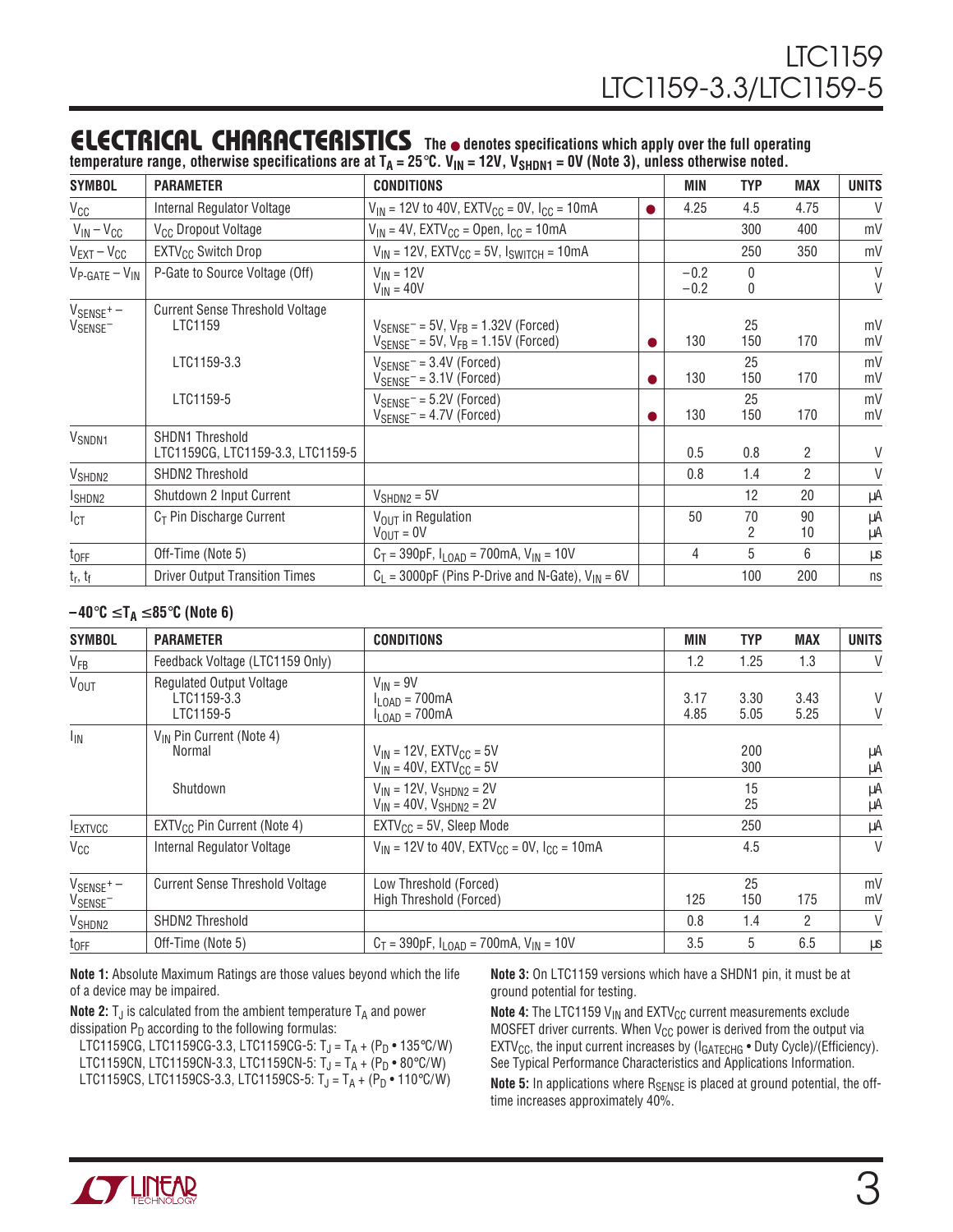## **ELECTRICAL CHARACTERISTICS**

**Note 6:** The LTC1159C, LTC1159C-3.3, and LTC1159C-5 are not tested and not quality assurance sampled at  $-40^{\circ}$ C and 85 $^{\circ}$ C. These specifications are guaranteed by design and/or correlation. The LTC1159I, LTC1159I-3.3 and LTC1159I-5 are guaranteed and tested over the  $-40^{\circ}$ C to 85°C operating temperature range.

**Note 7:** The logic-level power MOSFETs shown in Figure 1 are rated for  $V_{DS(MAX)} = 30V$ . For operation at  $V_{IN} > 30V$ , use standard threshold  $MO\overline{S}$  FETs with EXTV<sub>CC</sub> powered from a 12V supply. See Applications Information.

### **TYPICAL PERFORMANCE CHARACTERISTICS**



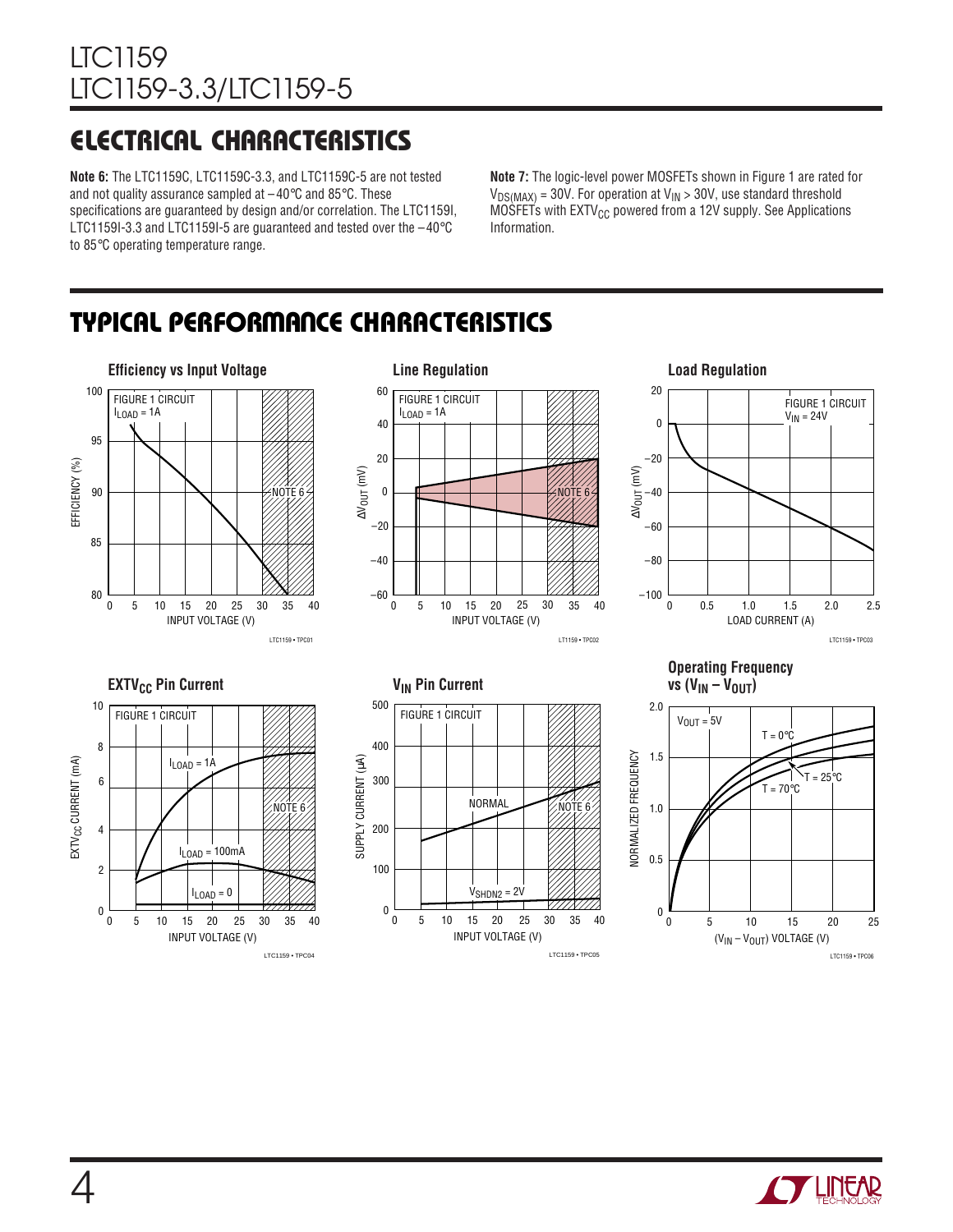### **TYPICAL PERFORMANCE CHARACTERISTICS**



### **PIN FUNCTIONS**

**VIN:** Main Supply Input Pin.

**SGND:** Small-Signal Ground. Must be routed separately from other grounds to the  $(-)$  terminal of C<sub>OUT</sub>.

**PGND:** Driver Power Grounds. Connect to source of Nchannel MOSFET and the  $(-)$  terminal of C<sub>IN</sub>.

**V<sub>CC</sub>:** Outputs of internal 4.5V linear regulator, EXTV<sub>CC</sub> switch, and supply inputs for driver and control circuits. The driver and control circuits are powered from the higher of the 4.5V regulator or  $EXTV_{CC}$  voltage. Must be closely decoupled to power ground.

 $C_T$ : External capacitor  $C_T$  from this pin to ground sets the operating frequency. (The frequency is also dependent on the ratio  $V_{\text{OUT}}/V_{\text{IN}}$ .)

**I<sub>TH</sub>:** Gain Amplifier Decoupling Point. The current comparator threshold increases with the  $I<sub>TH</sub>$  pin voltage.

V<sub>FB</sub>: For the LTC1159 adjustable version, the V<sub>FB</sub> pin receives the feedback voltage from an external resistive divider used to set the output voltage.

**SENSE–:** Connects to internal resistive divider which sets the output voltage in fixed output versions. The SENSE– pin is also the  $(-)$  input of the current comparator.

**SENSE+:** The (+) Input for the Current Comparator. A builtin offset between the SENSE<sup>+</sup> and SENSE<sup>-</sup> pins, in conjunction with  $R_{\text{SFNSF}}$ , sets the current trip threshold.

**N-Gate:** High Current Drive for the Bottom N-Channel MOSFET. The N-Gate pin swings from ground to  $V_{CC}$ .

**P-Gate:** Level-Shifted Gate Drive Signal for the Top P-Channel MOSFET. The voltage swing at the P-gate pin is from  $V_{IN}$  to  $V_{IN} - V_{CC}$ .

**P-Drive:** High Current Gate Drive for the Top P-Channel MOSFET. The P-drive pin(s) swing(s) from  $V_{CC}$  to ground.

**CAP:** Charge Compensation Pin. A capacitor to V<sub>CC</sub> provides charge required by the P-gate level-shift capacitor during supply transitions. The charge compensation capacitor must be larger than the gate drive capacitor.

**SHDN1:** This pin shuts down the control circuitry only ( $V_{CC}$ is not affected). Taking SHDN1 pin high turns off the control circuitry and holds both MOSFETs off. This pin must be at ground potential for normal operation.

**SHDN2:** Master Shutdown Pin. Taking SHDN2 high shuts down  $V_{CC}$  and all control circuitry.

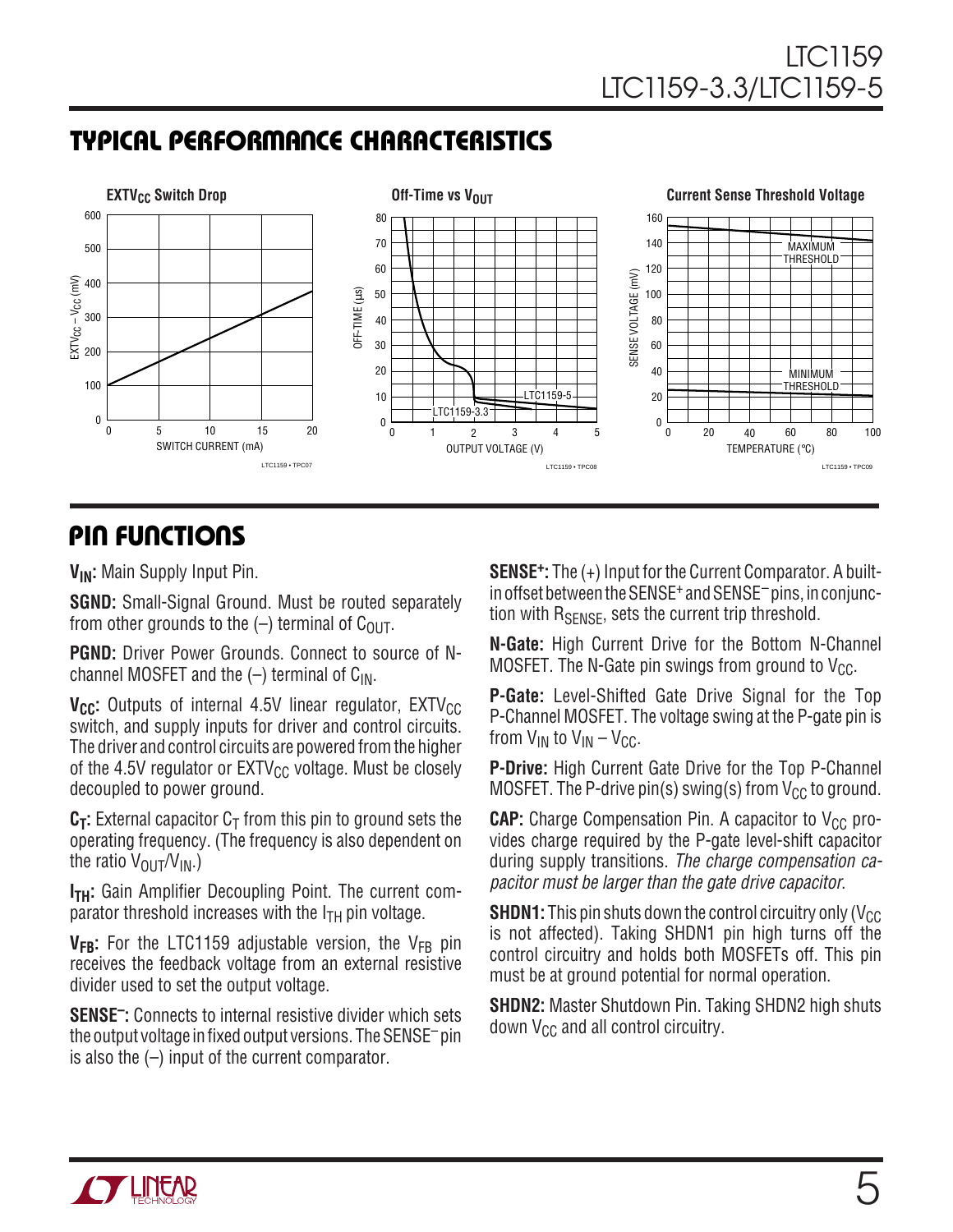# **INTERNAL DIAGRAM** Internal divider broken at V<sub>FB</sub> for adjustable versions.



#### **OPERATIO (Refer to Functional Diagram) OPERATION**

The LTC1159 uses a current mode, constant off-time architecture to synchronously switch an external pair of complementary power MOSFETs. Operating frequency is set by an external capacitor at the  $C_T$  pin.

The output voltage is sensed either by an internal voltage divider connected to the SENSE– pin (LTC1159-3.3 and LTC1159-5) or an external divider returned to the  $V_{FB}$  pin (LTC1159). A voltage comparator V, and a gain block G, compare the divided output voltage with a reference voltage of 1.25V. To optimize efficiency, the LTC1159 automatically switches between two modes of operation, burst and continuous.

A low dropout 4.5V regulator provides the operating voltage  $V_{CC}$  for the MOSFET drivers and control circuitry during start-up. During normal operation, the LTC1159 family powers the drivers and control from the output via the  $EXTV_{CC}$  pin to improve efficiency. The N-GATE pin is referenced to ground and drives the N-channel MOSFET gate directly. The P-channel gate drive must be referenced to the main supply input  $V_{IN}$ , which is accomplished by level-shifting the P-drive signal via an internal 550k resistor and external capacitor.

During the switch "ON" cycle in continuous mode, current comparator C monitors the voltage between the SENSE+ and SENSE– pins connected across an external shunt in series with the inductor. When the voltage across the shunt reaches its threshold value, the P-gate output is switched to  $V_{IN}$ , turning off the P-channel MOSFET. The timing capacitor  $C_T$  is now allowed to discharge at a rate determined by the off-time controller. The discharge current is made proportional to the output voltage to model the inductor current, which decays at a rate which is also proportional to the output voltage. While the timing capacitor is discharging, the N-gate output is high, turning on the N-channel MOSFET.

When the voltage on  $C_T$  has discharged past  $V_{TH1}$ , comparator T trips, setting the flip-flop. This causes the N-gate output to go low (turning off the N-channel MOSFET) and the Pgate output to also go low (turning the P-channel MOSFET back on). The cycle then repeats. As the load current

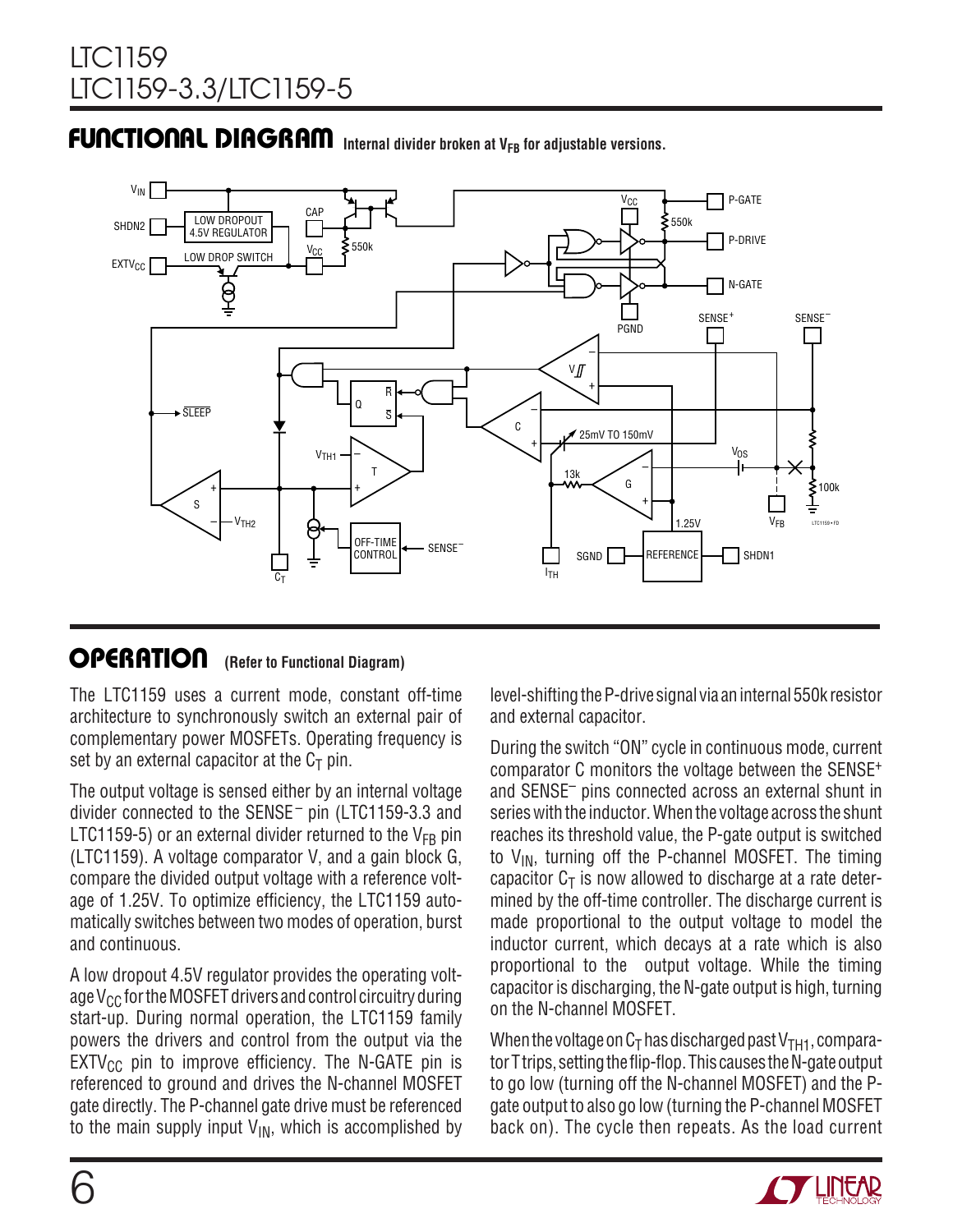#### **OPERATIO (Refer to Functional Diagram) u**

increases, the output voltage decreases slightly. This causes the output of the gain stage to increase the current comparator threshold, thus tracking the load current.

The sequence of events for Burst Mode operation is very similar to continuous operation with the cycle interrupted by the voltage comparator. When the output voltage is at or above the desired regulated value, the P-channel MOSFET is held off by comparator V and the timing capacitor continues to discharge below  $V<sub>TH1</sub>$ . When the timing capacitor discharges past  $V<sub>TH2</sub>$ , voltage comparator S trips, causing the internal SLEEP line to go low and the N-channel MOSFET to turn off.

The circuit now enters sleep mode with both power MOSFETs turned off. In sleep mode, much of the circuitry is turned off, dropping the supply current from several milliamps (with the MOSFETs switching) to 300µA. When the output capacitor has discharged by the amount of hysteresis in comparator V, the P-channel MOSFET is again turned on and this process repeats. To avoid the operation of the current loop interfering with Burst Mode operation, a built-in offset is incorporated in the gain stage.

To prevent both the external MOSFETs from being turned on at the same time, feedback is incorporated to sense the state of the driver output pins. Before the N-gate output can go high, the P-drive output must also be high. Likewise, the P-drive output is prevented from going low when the N-gate output is high.

### **APPLICATIONS INFORMATION**

#### **The LTC1159 Compared to the LTC1148/LTC1149 Families**

The LTC1159 family is closest in operation to the LTC1149 and shares much of the applications information. In addition to reduced quiescent and shutdown currents, the LTC1159 adds an internal switch which allows the driver and control sections to be powered from an external source for higher efficiency. This change affects Power MOSFET Selection, EXTV<sub>CC</sub> Pin Connection, Important Information About LTC1159 Adjustable Applications, and Efficiency Considerations found in this section.

The basic LTC1159 application circuit shown in Figure 1 is limited to a maximum input voltage of 30V due to MOSFET breakdown. If the application does not require greater than 18V operation, then the LTC1148 or LTC1148HV should be used. For higher input voltages where quiescent and shutdown current are not critical, the LTC1149 may be a better choice since it is set up to drive standard threshold MOSFETs.

#### **RSENSE Selection for Output Current**

R<sub>SENSE</sub> is chosen based on the required output current. The LTC1159 current comparator has a threshold range that extends from a minimum of  $0.025$ V/R<sub>SENSE</sub> to a maximum

of 0.15V/R<sub>SENSE</sub>. The current comparator threshold sets the peak of the inductor ripple current, yielding a maximum output current  $I_{MAX}$  equal to the peak value less half the peak-to-peak ripple current. For proper Burst Mode operation,  $I_{RIPPI F(P-P)}$  must be less than or equal to the minimum current comparator threshold.

Since efficiency generally increases with ripple current, the maximum allowable ripple current is assumed, i.e.,  $I_{RIPPI F(P-P)} = 0.025 V/R_{SENSF}$  (see  $C_T$  and L Selection for Operating Frequency). Solving for  $R_{\text{SENSE}}$  and allowing a margin for variations in the LTC1159 and external component values yields:

$$
R_{\text{SENSE}} = \frac{100}{I_{\text{MAX}}} \, \text{m}\Omega
$$

A graph for selecting R<sub>SENSE</sub> versus maximum output current is given in Figure 2. The LTC1159 series works well with values of  $R_{\text{SENSF}}$  from 0.02Ω to 0.2Ω.

The load current below which Burst Mode operation commences,  $I_{\text{BURST}}$ , and the peak short-circuit current,  $I_{\text{SC(PK)}}$ , both track  $I_{MAX}$ . Once  $R_{SENSE}$  has been chosen,  $I_{BURST}$  and  $I_{SC(PK)}$  can be predicted from the following equations:

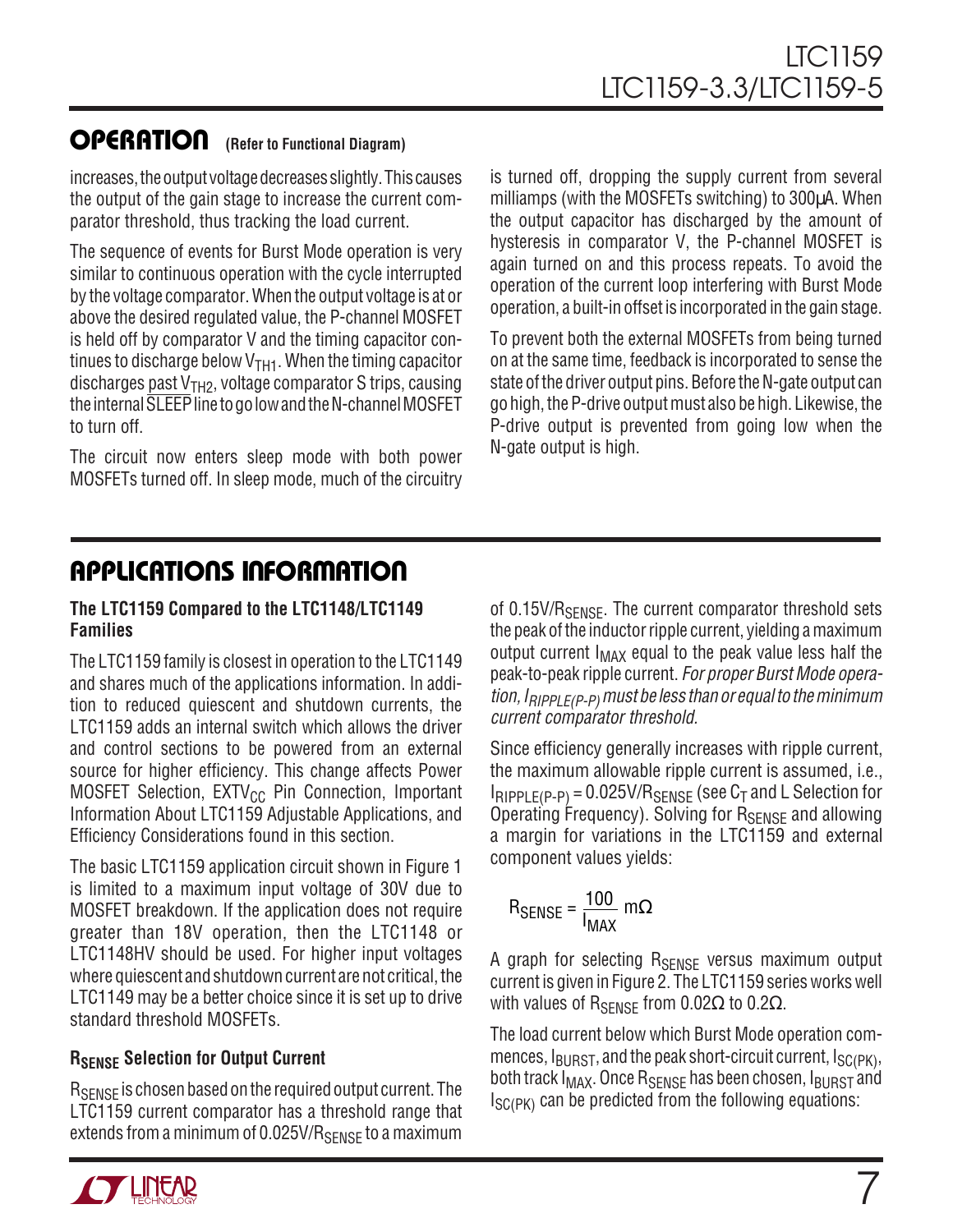### **APPLICATIONS INFORMATION**



**Figure 2. RSENSE VS Maximum Output Current** 

$$
I_{\text{BURST}} \approx \frac{15 \text{mV}}{R_{\text{SENSE}}}
$$

$$
I_{\text{SC(PK)}} = \frac{150 \text{mV}}{R_{\text{SENSE}}}
$$

The LTC1159 automatically extends  $t_{\text{OFF}}$  during a short circuit to allow sufficient time for the inductor current to decay between switch cycles. The resulting ripple current causes the average short-circuit current  $I_{SC(AVG)}$  to be reduced to approximately  $I_{MAX}$ .

### **L** and C<sub>T</sub> Selection for Operating Frequency

The LTC1159 uses a constant off-time architecture with  $t_{\text{OFF}}$  determined by an external timing capacitor  $C_{\text{T}}$ . The value of  $C_T$  is calculated from the desired continuous mode operating frequency, f:

$$
C_T = \frac{7.8 \cdot 10^{-5}}{f} \left( 1 - \frac{V_{OUT}}{V_{IN}} \right)
$$

A graph for selecting  $C_T$  versus frequency including the effects of input voltage is given in Figure 3.

As the operating frequency is increased the gate charge losses will be higher, reducing efficiency (see Efficiency Considerations). The complete expression for operating frequency is given by:

$$
f = \frac{1}{t_{OFF}} \left( 1 - \frac{V_{OUT}}{V_{IN}} \right)
$$



**Figure 3. Timing Capacitor Selection**

where  $t_{\text{DEF}} = 1.3 \cdot 10^4 \cdot C_{\text{T}}$ 

Once the frequency has been set by  $C_T$ , the inductor L must be chosen to provide no more than 0.025V/RSENSE of peak-to-peak inductor ripple current. This results in a minimum required inductor value of:

$$
L_{MIN} = 5.1 \cdot 10^5 \cdot R_{SENSE} \cdot C_T \cdot V_{REG}
$$

As the inductor value is increased from the minimum value, the ESR requirements for the output capacitor are eased at the expense of efficiency. If too small an inductor is used, the LTC1159 may not enter Burst Mode operation and efficiency will be severely degraded at low currents.

#### **Inductor Core Selection**

Once the minimum value for L is known, the type of inductor must be selected. High efficiency converters generally cannot afford the core loss found in low cost powdered iron cores, forcing the use of more expensive ferrite, molypermalloy or Kool M $\mu^\circ$  cores. Actual core loss is independent of core size for a fixed inductor value, but it is very dependent on the inductance selected. As inductance increases, core losses go down but copper  $(1^2R)$ losses will increase.

Ferrite designs have very low core loss, so design goals can concentrate on copper loss and preventing saturation. Ferrite core material saturates "hard," which means that inductance collapses abruptly when the peak design current is exceeded. This results in an abrupt increase in

Kool Mµ is a registered trademark of Magnetics, Inc.

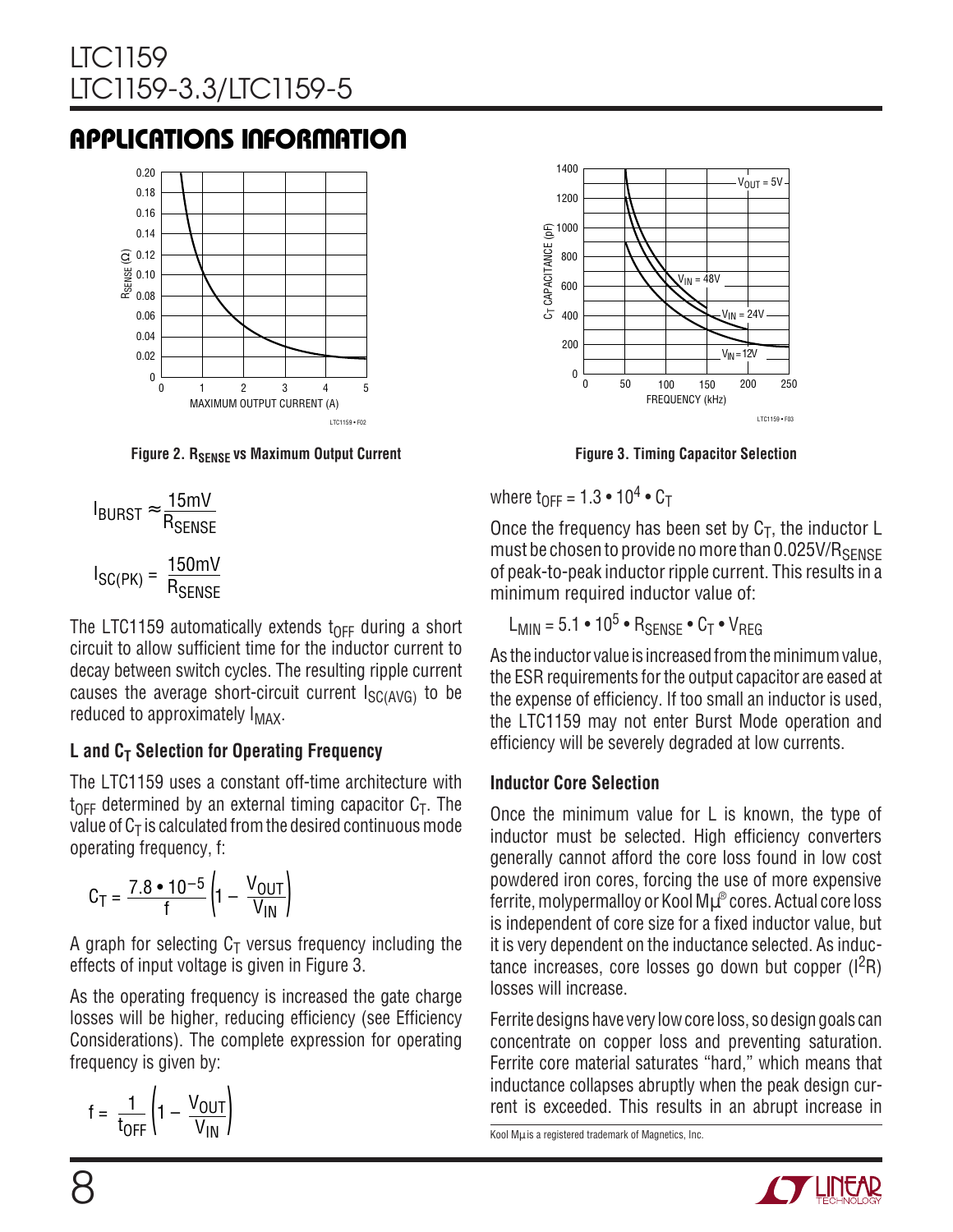### **APPLICATIO S I FOR ATIO W U U U**

inductor ripple current and consequent output voltage ripple which can cause Burst Mode operation to be falsely triggered in the LTC1159. Do not allow the core to saturate!

Molypermalloy (from Magnetics, Inc.) is a low loss core material for toroids, but it is more expensive than ferrite. A reasonable compromise from the same manufacturer is Kool Mµ. Toroids are very space efficient, especially when you can use several layers of wire. Because they generally lack a bobbin, mounting is more difficult. However, new surface mount designs available from Coiltronics do not increase the height significantly.

#### **Power MOSFET Selection**

Two external power MOSFETs must be selected for use with the LTC1159: a P-channel MOSFET for the main switch and an N-channel MOSFET for the synchronous switch.

The peak-to-peak drive levels are set by the  $V_{CC}$  voltage on the LTC1159. This voltage is typically 4.5V during start-up and 5V to 7V during normal operation (see  $EXTV_{CC}$  Pin Connection). Consequently, logic-level threshold MOSFETs must be used in most LTC1159 family applica*tions*. The only exception is applications in which  $EXTV_{CC}$ is powered from an external supply greater than 8V, in which standard threshold MOSFETs (V<sub>GS(TH)</sub> < 4V) may be used. Pay close attention to the BV $_{\text{DSS}}$  specification for the MOSFETs as well; many of the logic-level MOSFETs are limited to 30V.

Selection criteria for the power MOSFETs include the "ON" resistance  $R_{DS(ON)}$ , reverse transfer capacitance  $C_{RSS}$ , input voltage and maximum output current. When the LTC1159 is operating in continuous mode, the duty cycle for the P-channel MOSFET is given by:

P-Ch Duty Cycle = 
$$
\frac{V_{OUT}}{V_{IN}}
$$
  
N-Ch Duty Cycle =  $\frac{V_{IN} - V_{OUT}}{V_{IN}}$ 

The MOSFET dissipations at maximum output current are given by:

P-Ch P<sub>D</sub> = 
$$
\frac{V_{OUT}}{V_{IN}}
$$
 (I<sub>MAX</sub>)<sup>2</sup> (1 +  $\partial$ p) R<sub>DS(ON)</sub> +  
\nk(V<sub>IN</sub>)<sup>2</sup> (I<sub>MAX</sub>) (C<sub>RSS</sub>) (f)  
\nN-Ch P<sub>D</sub> =  $\frac{V_{IN} - V_{OUT}}{V_{IV} - V_{OUT}}$  (I<sub>1</sub>, Y<sub>2</sub>) (1 +  $\partial$ ) R<sub>DC(2</sub>)

N-Ch P<sub>D</sub> = 
$$
\frac{V_{IN} - V_{OUT}}{V_{IN}}
$$
 (1<sub>MAX</sub>)<sup>2</sup> (1 +  $\partial$ <sub>N</sub>) R<sub>DS(ON)</sub>

where  $\partial$  is the temperature dependency of R<sub>DS(ON)</sub> and k is a constant inversely related to the gate drive current.

Both MOSFETs have  $1^2R$  losses while the P-channel equation includes an additional term for transition losses, which are highest at high input voltages. For  $V_{IN}$  < 20V the high current efficiency generally improves with larger MOSFETs, while for  $V_{IN}$  > 20V the transition losses rapidly increase to the point that the use of a higher  $R_{DS(ON)}$ device with lower  $C<sub>RSS</sub>$  actually provides higher efficiency. The N-channel MOSFET losses are the greatest at high input voltage or during a short circuit when the N-channel duty cycle is nearly 100%.

The term  $(1 + \partial)$  is generally given for a MOSFET in the form of a normalized  $R_{DS(ON)}$  vs Temperature curve, but  $\partial = 0.007$ /°C can be used as an approximation for low voltage MOSFETs. C<sub>RSS</sub> is usually specified in the MOSFET electrical characteristics. The constant  $k = 5$  can be used for the LTC1159 to estimate the relative contributions of the two terms in the P-channel dissipation equation.

The Schottky diode D1 shown in Figure 1 only conducts during the dead time between the conduction of the two power MOSFETs. D1 prevents the body diode of the N-channel MOSFET from turning on and storing charge during the dead time, which could cost as much as 1% in efficiency (although there are no other harmful effects if D1 is omitted). Therefore, D1 should be selected for a forward voltage of less than  $0.6V$  when conducting  $I_{MAX}$ .

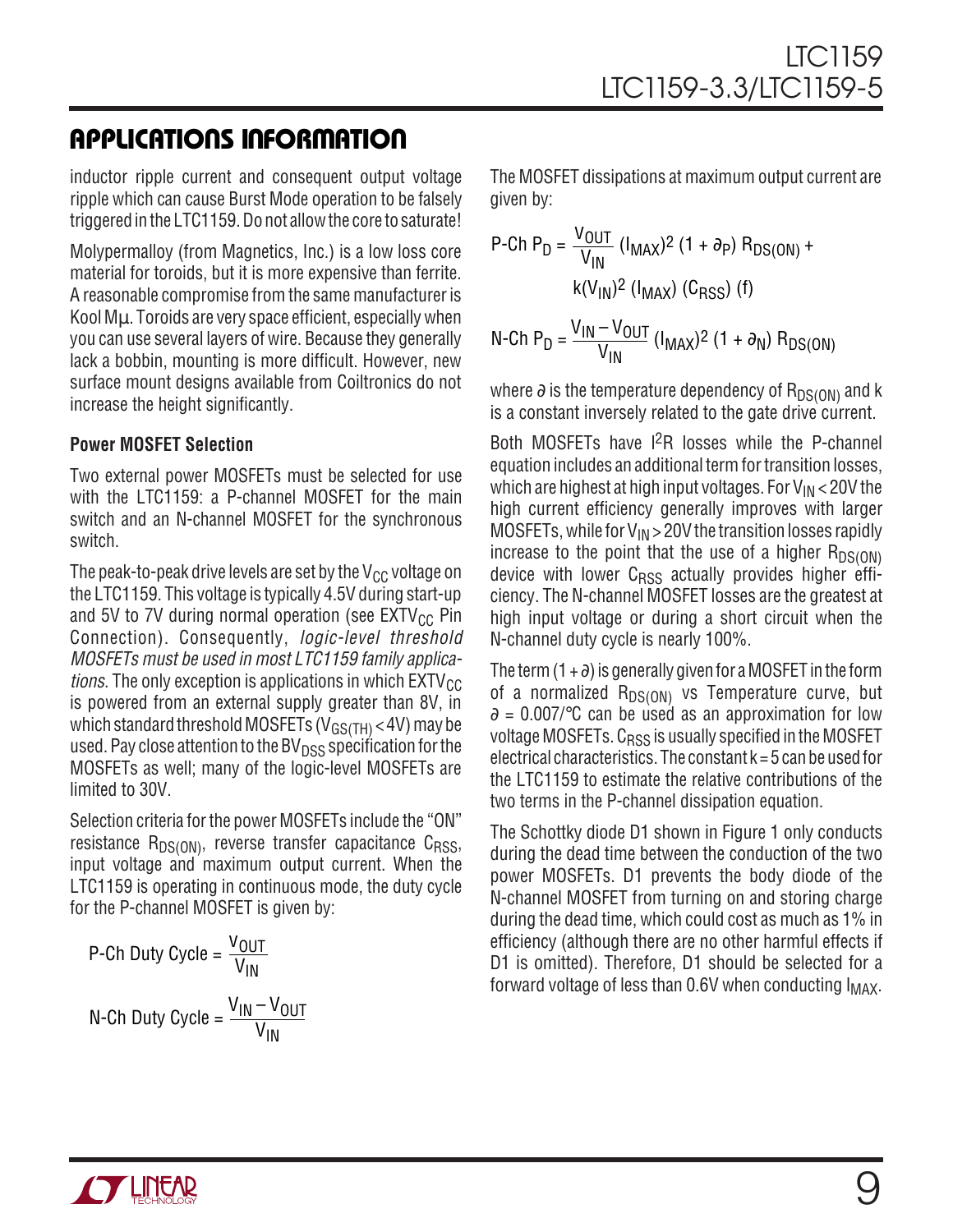#### **C<sub>IN</sub>** and C<sub>OUT</sub> Selection

In continuous mode, the source current of the P-channel MOSFET is a square wave of duty cycle  $V_{\text{OUT}}/V_{\text{IN}}$ . To prevent large voltage transients, a low ESR input capacitor sized for the maximum RMS current must be used. The maximum RMS capacitor current is given by:

$$
C_{IN} \text{ Required } I_{RMS} \approx \frac{I_{MAX} [V_{OUT}(V_{IN} - V_{OUT})]^{1/2}}{V_{IN}}
$$

This formula has a maximum at  $V_{IN} = 2V_{OUT}$ , where  $I<sub>RMS</sub> = I<sub>MAX</sub>/2$ . This simple worst-case condition is commonly used for design because even significant deviations do not offer much relief. Note that capacitor manufacturer's ripple current ratings are often based on only 2000 hours of life. This makes it advisable to further derate the capacitor, or to choose a capacitor rated at a higher temperature than required. Several capacitors may be paralleled to meet size or height requirements in the design. An additional 0.1µF ceramic capacitor may also be required on  $V_{IN}$  for high frequency decoupling.

The selection of  $C_{\text{OUT}}$  is driven by the required effective series resistance (ESR). The ESR of  $C_{OUT}$  must be less than twice the value of  $R_{\text{SENSE}}$  for proper operation of the LTC1159:

#### $C_{\text{OUT}}$  Required ESR < 2 $R_{\text{SFNSF}}$

Optimum efficiency is obtained by making the ESR equal to R<sub>SENSE</sub>. Manufacturers such as Nichicon, Chemicon, and Sprague should be considered for high performance capacitors. The OS-CON semiconductor dielectric capacitor available from Sanyo has the lowest ESR for its size at a somewhat higher price. Once the ESR requirement for  $C<sub>OUT</sub>$  has been met, the RMS current rating generally far exceeds the  $I_{RIPPLE(P-P)}$  requirement.

In surface mount applications, multiple capacitors may have to be paralleled to meet the capacitance, ESR or RMS current handling requirements of the application. Aluminum electrolytic and dry tantalum capacitors are both available in surface mount configurations. In the case of tantalum, it is critical that the capacitors are surge tested for use in switching power supplies. An excellent choice is the AVX TPS series of surface mount tantalums, available in case heights ranging from 2mm to 4mm. For example, if 200µF/10V is called for in an application requiring 3mm height, two AVX 100µF/10V (P/N TPSD107K010) could be used. Consult the manufacturer for other specific recommendations.

At low supply voltages, a minimum value of  $C_{\text{OUT}}$  is suggested to prevent an abnormal low frequency operating mode (see Figure 4). When  $C_{OUT}$  is too small, the output ripple at low frequencies will be large enough to trip the voltage comparator. This causes the Burst Mode operation to be activated when the LTC1159 would normally be in continuous operation. The effect is most pronounced with low values of  $R_{\text{SFNSF}}$  and can be improved by operating at higher frequencies with lower values of L. The output remains in regulation at all times.



**Figure 4. Minimum Suggested COUT** 

#### **Load Transient Response**

Switching regulators take several cycles to respond to a step in DC (resistive) load current. When a load step occurs, V<sub>OUT</sub> shifts by an amount equal to  $\Delta I_{LOAD}$  • ESR, where ESR is the effective series resistance of C<sub>OUT</sub>.  $\Delta I_{\text{LOAD}}$ also begins to charge or discharge  $C_{\text{OUT}}$  until the regulator loop adapts to the current change and returns  $V_{\text{OUT}}$  to its steady-state value. During this recovery time  $V_{\text{OUT}}$  can be monitored for overshoot or ringing which would indicate a stability problem. The  $I<sub>TH</sub>$  external components shown in the Figure 1 circuit will provide adequate compensation for most applications.

A second, more severe transient is caused by switching in loads with large  $(>1\mu$ F) supply bypass capacitors. The

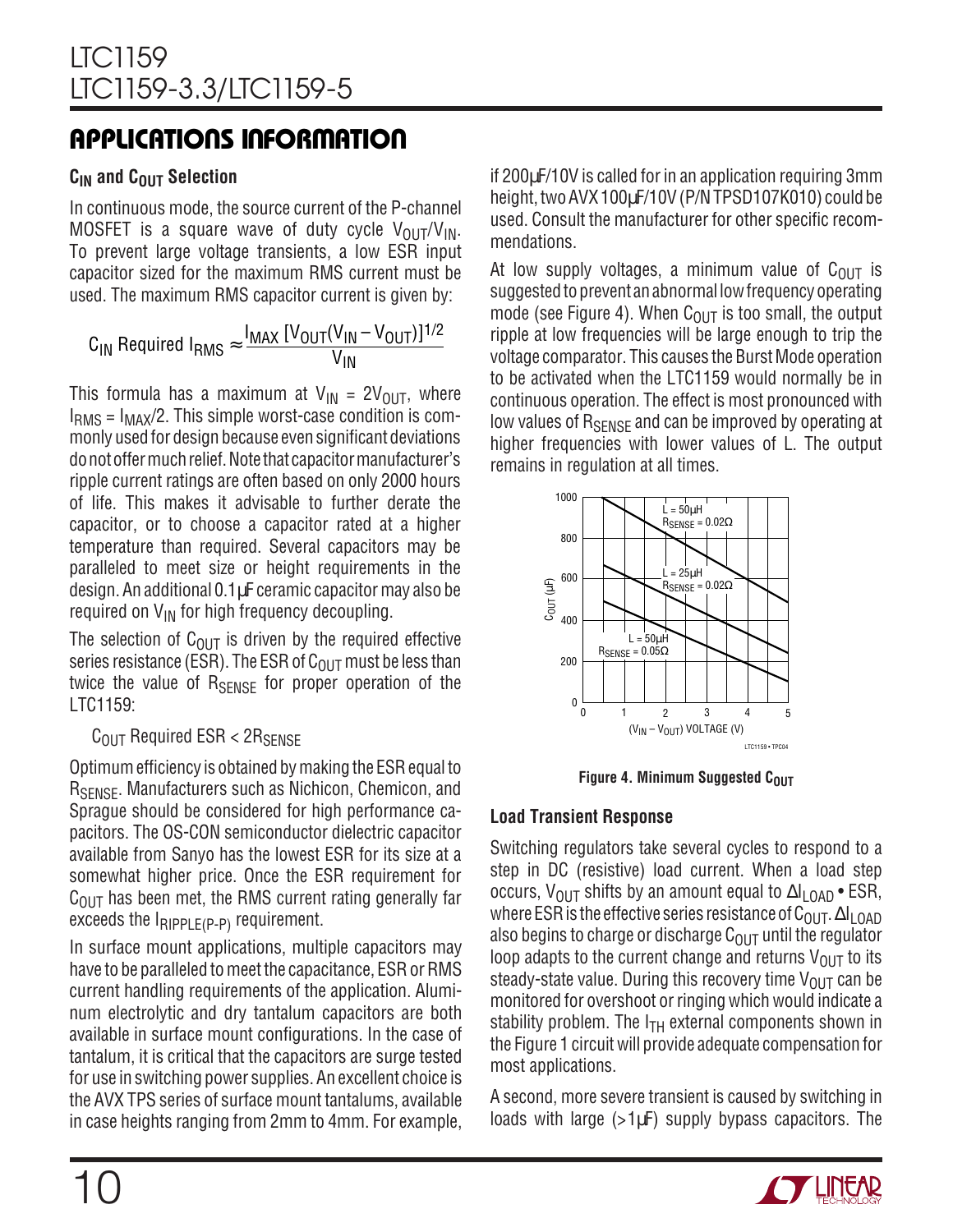discharged bypass capacitors are effectively put in parallel with  $C_{\text{OUT}}$ , causing a rapid drop in  $V_{\text{OUT}}$ . No regulator can deliver enough current to prevent this problem if the load switch resistance is low and it is driven quickly. The only solution is to limit the rise time of the switch drive so that the load rise time is limited to approximately  $25 \cdot C_{\text{LOAD}}$ . Thus a 10µF capacitor would require a 250µs rise time, limiting the charging current to about 200mA.

#### **Line Transient Response**

The LTC1159 has better than 60dB line rejection and is generally impervious to large positive or negative line voltage transients. However, one rarely occurring condition can cause the output voltage to overshoot if the proper precautions are not observed. This condition is a negative  $V_{IN}$  transition of several volts followed within 100 $\mu$ s by a positive transition of greater than 0.5V/µs slew rate.

The reason this condition rarely occurs is because it takes tens of amps to slew the regulator input capacitor at this rate! The solution is to add a diode between the cap and  $V_{\text{IN}}$ pins of the LTC1159 as shown in several of the typical application circuits. If you think your system could have this problem, add the diode. Note that in surface mount applications it can be combined with the P-gate diode by using a low cost common cathode dual diode.

#### **EXTV<sub>CC</sub>** Pin Connection

The LTC1159 contains an internal PNP switch connected between the  $EXTV_{CC}$  and  $V_{CC}$  pins. The switch closes and supplies the  $V_{CC}$  power whenever the EXTV<sub>CC</sub> pin is higher in voltage than the 4.5V internal regulator. This allows the MOSFET driver and control power to be derived from the output during normal operation and from the internal regulator when the output is out of regulation (start-up, short circuit).

Significant efficiency gains can be realized by powering  $V_{CC}$ from the output, since the  $V_{IN}$  current resulting from the driver and control currents will be scaled by a factor of (Duty Cycle)/(Efficiency). For 5V regulators this simply means connecting the  $EXTV_{CC}$  pin directly to  $V_{OUT}$ . However, for 3.3V and other low voltage regulators, additional circuitry is required to derive  $V_{CC}$  power from the output.

The following list summarizes the four possible connections for  $EXTV_{CC}$ :

1. EXTV<sub>CC</sub> Left Open. This will cause V<sub>CC</sub> to be powered only from the internal 4.5V regulator resulting in reduced MOSFET gate drive levels and an efficiency penalty of up to 10% at high input voltages.

2. EXTV<sub>CC</sub> Connected Directly to V<sub>OUT</sub>. This is the normal connection for a 5V regulator and provides the highest efficiency.

3. EXTV $_{CC}$  Connected to an Output-Derived Boost Network. For 3.3V and other low voltage regulators, efficiency gains can still be realized by connecting  $EXTV_{CC}$  to an output-derived voltage which has been boosted to greater than 4.5V. This can be done either with the inductive boost winding shown in Figure 5a or the capacitive charge pump shown in Figure 5b. The charge pump has the advantage of simple magnetics and generally provides the highest efficiency at the expense of a slightly higher parts count.





**Figure 5a. Inductive Boost Circuit for EXTV<sub>CC</sub> Figure 5b. Capacitive Charge Pump for EXTV<sub>CC</sub>** 

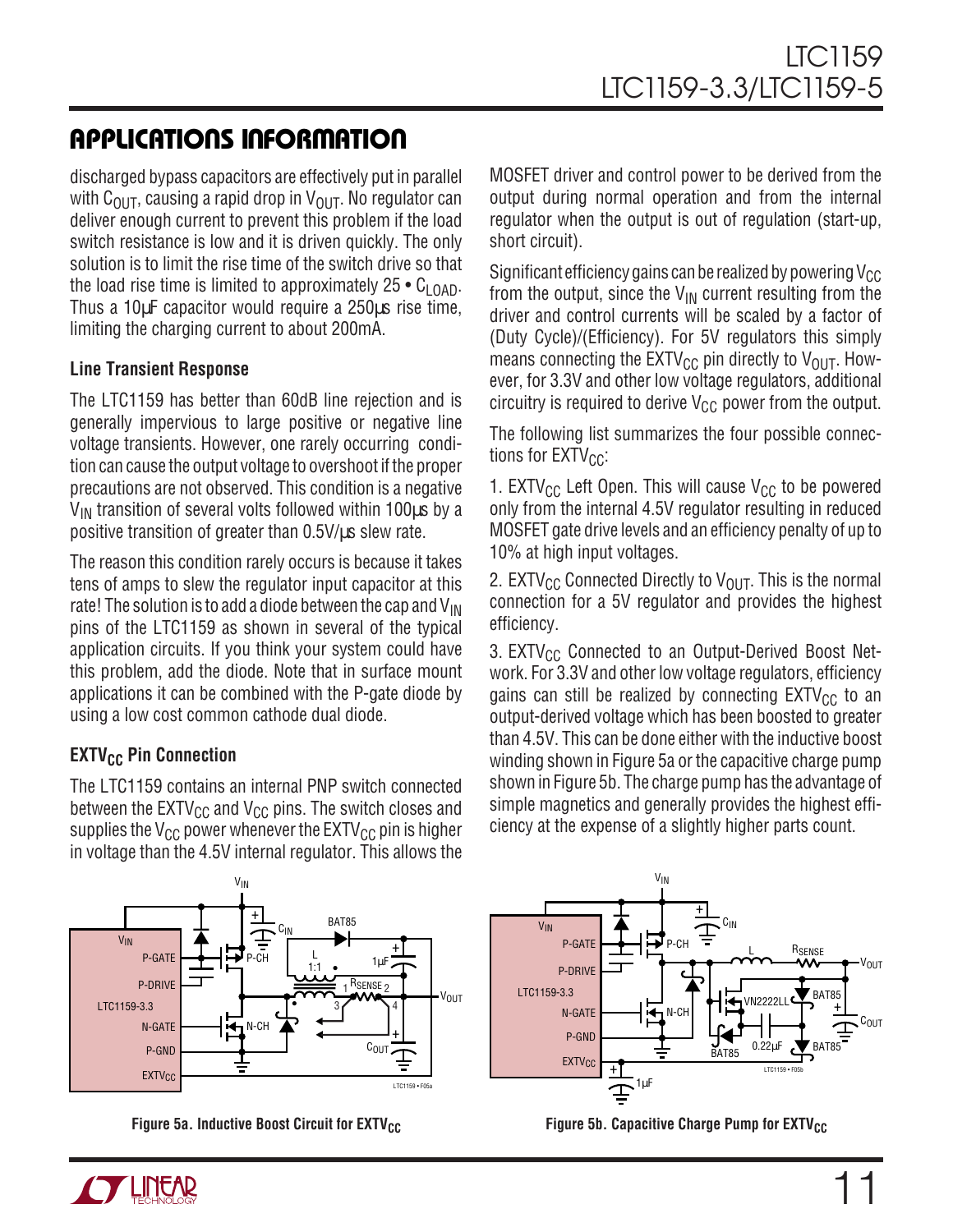4. EXTV $_{\text{CC}}$  Connected to an External Supply. If an external supply is available in the 5V to 12V range, it may be used to power  $EXTV_{CC}$  providing it is compatible with the MOSFET gate drive requirements. There are no restrictions on the EXTV<sub>CC</sub> voltage relative to V<sub>IN</sub>. EXTV<sub>CC</sub> may be higher than  $V_{IN}$  providing  $EXTV_{CG}$  does not exceed the 15V absolute maximum rating.

When driving standard threshold MOSFETs, the external supply must always be present during operation to prevent MOSFET failure due to insufficient gate drive. The LTC1149 family should also be considered for applications which require the use of standard threshold MOSFETs.

#### **Important Information About LTC1159 Adjustable Applications**

When an output voltage other than 3.3V or 5V is required, the LTC1159 adjustable version is used with an external resistive divider from  $V_{\text{OUT}}$  to the  $V_{FB}$  pin (Figure 6). The regulated voltage is determined by:

$$
V_{OUT} = \left(1 + \frac{R2}{R1}\right)1.25V
$$

The  $V_{FB}$  pin is extremely sensitive to pickup from the inductor switching node. Care should be taken to isolate the feedback network from the inductor, and the 100pF capacitor should be connected between the  $V_{FB}$  and SGND pins next to the package.

In LTC1159N and LTC1159S applications with  $V_{\text{OUT}} >$ 5.5V, the  $V_{CC}$  pin may self-power through the SENSE pins when SHDN2 is taken high, preventing shutdown. In these applications, a pull-down must be added to the SENSE– pin as shown in Figure 6. This pull-down effectively takes the place of the SHDN1 pin, ensuring complete shutdown. Note: For versions in which both the SHDN1 and SHDN2 pins are available (LTC1159G and all fixed output versions), the two pins are simply connected to each other and driven together to guarantee complete shutdown.

The Figure 6 circuit cannot be used to regulate a  $V_{\text{OUT}}$  which is greater than the maximum voltage allowed on the LTC1159 SENSE pins (13V). In applications with  $V_{OIII} >$ 13V,  $R_{\text{SENSF}}$  must be moved to the ground side of the output capacitor and load. This operates the current sense comparator at 0V common mode, increasing the off-time approximately 40% and requiring the use of a smaller timing capacitor  $C_T$ .

#### **Inverting Regular Applications**

The LTC1159 can also be used to obtain negative output voltages from positive inputs. In these inverting applications, the current sense resistor connects to ground while the LTC1159 and N-channel MOSFET connections, which would normally go to ground, instead ride on the negative output. This allows the negative output voltage to be set by





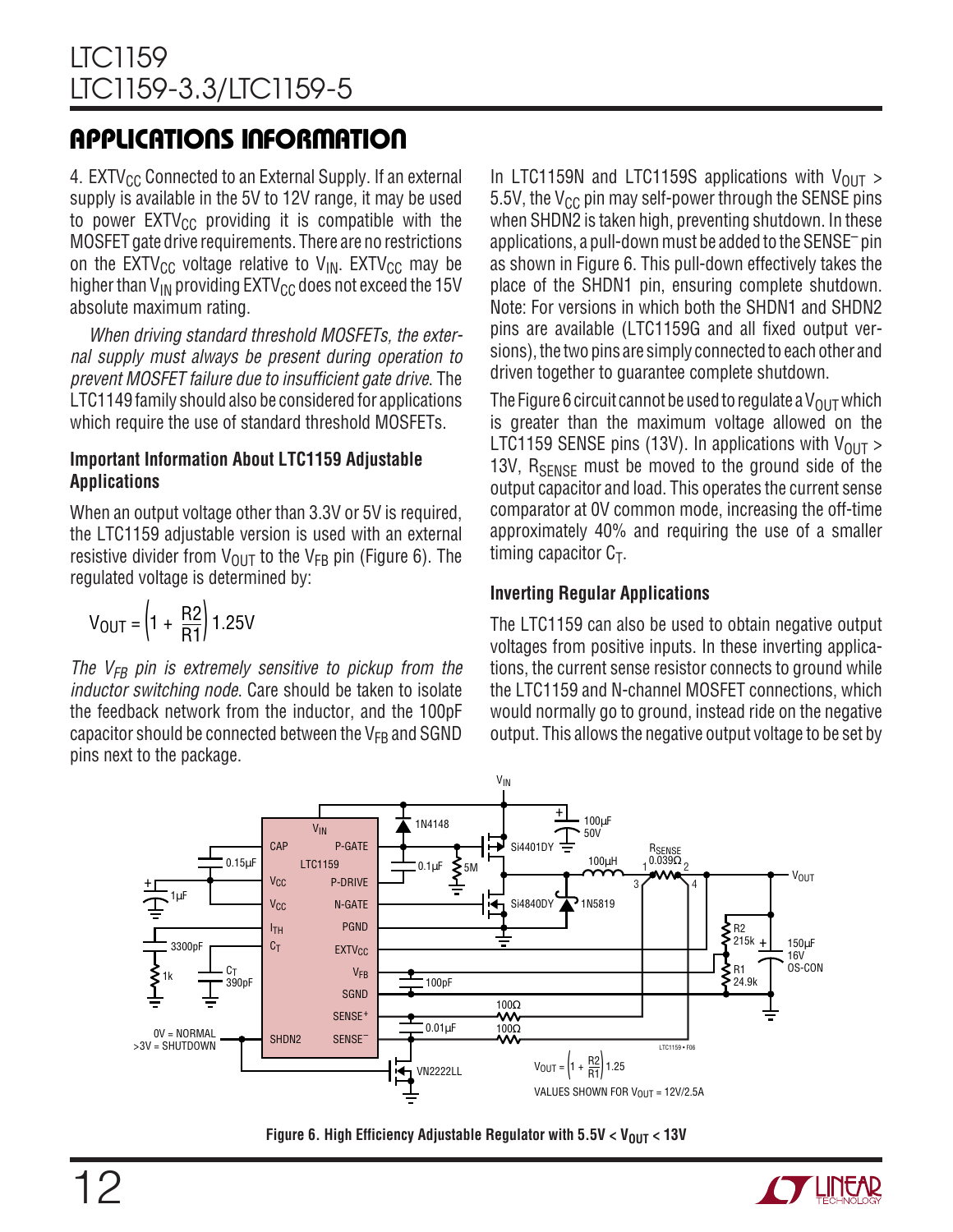the same process as in conventional applications, using either the internal divider (LTC1159-3.3, LTC1159-5) or an external divider with the adjustable version.

Figure 15 in the Typical Applications shows a synchronous 12V to –12V converter that can supply up to 1A with better than 85% efficiency. By grounding the  $EXT_{CC}$  pin in the Figure 15 circuit, the entire 12V output voltage is placed across the driver and control circuits since the LTC1159 ground pins are at –12V. During start-up or short-circuit conditions, operating power is supplied by the internal 4.5V regulator. The shutdown signal is level-shifted to the negative output rail by Q3, and Q4 ensures that Q1 and Q2 remain off during the entire shutdown sequence.

#### **Efficiency Considerations**

The percent efficiency of a switching regulator is equal to the output power divided by the input power times 100%. It is often useful to analyze individual losses to determine what is limiting the efficiency and which change would produce the most improvement. Percent efficiency can be expressed as:

%Efficiency =  $100 - (L1 + L2 + L3 + ...)$ 

where L1, L2, etc., are the individual losses as a percentage of input power.

Although all dissipative elements in the circuit produce losses, four main sources usually account for most of the losses in LTC1159 circuits: 1) LTC1159  $V_{IN}$  current, 2) LTC1159  $V_{CC}$  current, 3)  $1^2R$  losses and 4) P-channel transition losses.

1. LTC1159  $V_{IN}$  current is the DC supply current given in the electrical characteristics which excludes MOSFET driver and control currents.  $V_{\text{IN}}$  current results in a small (<1%) loss which increases with  $V_{IN}$ .

2. LTC1159  $V_{CC}$  current is the sum of the MOSFET driver and control circuit currents. The MOSFET driver current results from switching the gate capacitance of the power MOSFETs. Each time a MOSFET gate is switched from low to high to low again, a packet of charge dQ moves from  $V_{CC}$ to ground. The resulting dQ/dt is a current out of  $V_{CC}$  which is typically much larger than the control circuit current. In continuous mode,  $I_{GATECHG} \approx f(Q_P + Q_N)$ , where  $Q_P$  and  $Q_N$ are the gate charges of the two MOSFETs.

By powering  $EXTV_{CC}$  from an output-derived source, the additional  $V_{IN}$  current resulting from the driver and control currents will be scaled by a factor of (Duty Cycle)/(Efficiency). For example in a 20V to 5V application, 10mA of  $V_{CC}$  current results in approximately 3mA of  $V_{IN}$  current. This reduces the mid-current loss from 10% or more (if the driver was powered directly from  $V_{IN}$ ) to only a few percent.

3.  $1^2$ R losses are easily predicted from the DC resistances of the MOSFET, inductor and current shunt. In continuous mode all of the output current flows through L and R<sub>SENSE</sub>, but is "chopped" between the P-channel and N-channel MOSFETs. If the two MOSFETs have approximately the same  $R_{DS(ON)}$ , then the resistance of one MOSFET can simply be summed with the resistances of L and  $R_{\text{SFNSF}}$  to obtain  $1^2R$  losses. For example, if each  $R_{DS(ON)} = 0.1\Omega$ ,  $R_L = 0.15\Omega$ , and  $R_{SENSE} = 0.05\Omega$ , then the total resistance is 0.3 $\Omega$ . This results in losses ranging from 3% to 12% as the output current increases from 0.5A to 2A. I<sup>2</sup>R losses cause the efficiency to roll-off at high output currents.

4. Transition losses apply only to the P-channel MOSFET, and only when operating at high input voltages (typically 20V or greater). Transition losses can be estimated from:

Transition Loss  $\approx 5(V_{\text{IN}})^2(I_{\text{MAX}})(C_{\text{RSS}})(f)$ 

Other losses including  $C_{IN}$  and  $C_{OUT}$  ESR dissipative losses, Schottky conduction losses during dead time, and inductor core losses, generally account for less than 2% total additional loss.

#### **Auxiliary Windings—Suppressing Burst Mode Operation**

The LTC1159 synchronous switch removes the normal limitation that power must be drawn from the inductor primary winding in order to extract power from auxiliary windings. With synchronous switching, auxiliary outputs may be loaded without regard to the primary output load, providing that the loop remains in continuous mode operation.

Burst Mode operation can be suppressed at low output currents with a simple external network that cancels the 0.025V minimum current comparator threshold. This technique is also useful for eliminating audible noise from

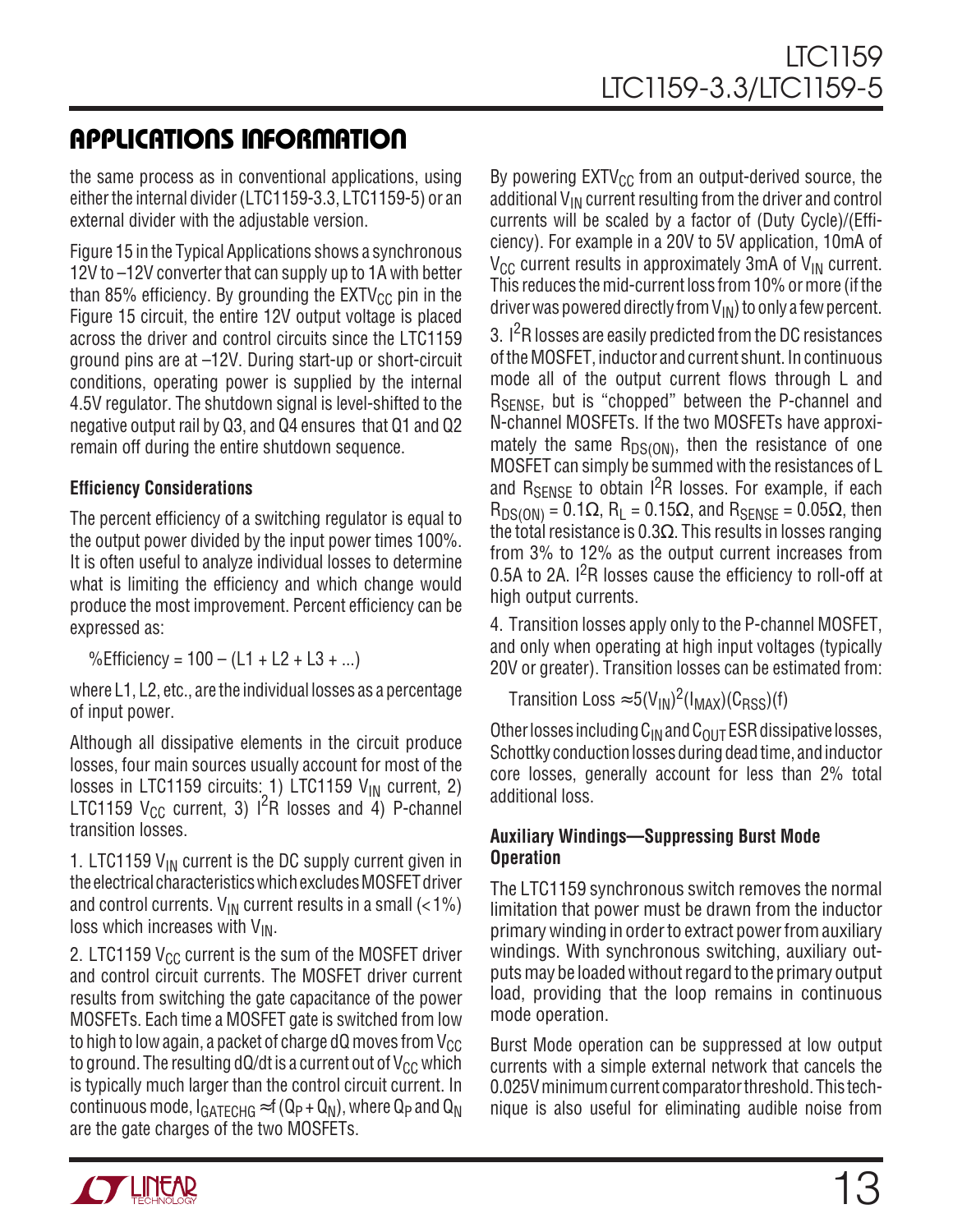certain types of inductors in high current ( $I_{\text{OUT}} > 5$ A) applications when they are lightly loaded.

An external offset is put in series with the SENSE– pin to subtract from the built-in 0.025V offset. An example of this technique is shown in Figure 7. Two  $100Ω$  resistors are inserted in series with the leads from the sense resistor. With the addition of R3, a current is generated through R1 causing an offset of:

$$
V_{OFFSET} = V_{OUT} \left(\frac{R1}{R1 + R3}\right)
$$



**Figure 7. Suppressing Burst Mode Operation**

If  $V_{OFFSET} > 0.025V$ , the minimum threshold will be cancelled and Burst Mode operation is prevented from occurring. Since  $V_{OFFSFT}$  is constant, the maximum load current is also decreased by the same offset. Thus, to get back to the same  $I_{MAX}$ , the value of the sense resistor must be reduced:

$$
R_{\text{SENSE}} \approx \frac{75}{I_{\text{MAX}}} \, \text{m}\Omega
$$

To prevent noise spikes from erroneously tripping the current comparator, a 1000pF capacitor is needed across the SENSE– and SENSE+ pins.

#### **Board Layout Checklist**

When laying out the printed circuit board, the following checklist should be used to ensure proper operation of the LTC1159. These items are also illustrated graphically in the layout diagram of Figure 8. Check the following in your layout:



**Figure 8. LTC1159 Layout Diagram (N and S Packages)**

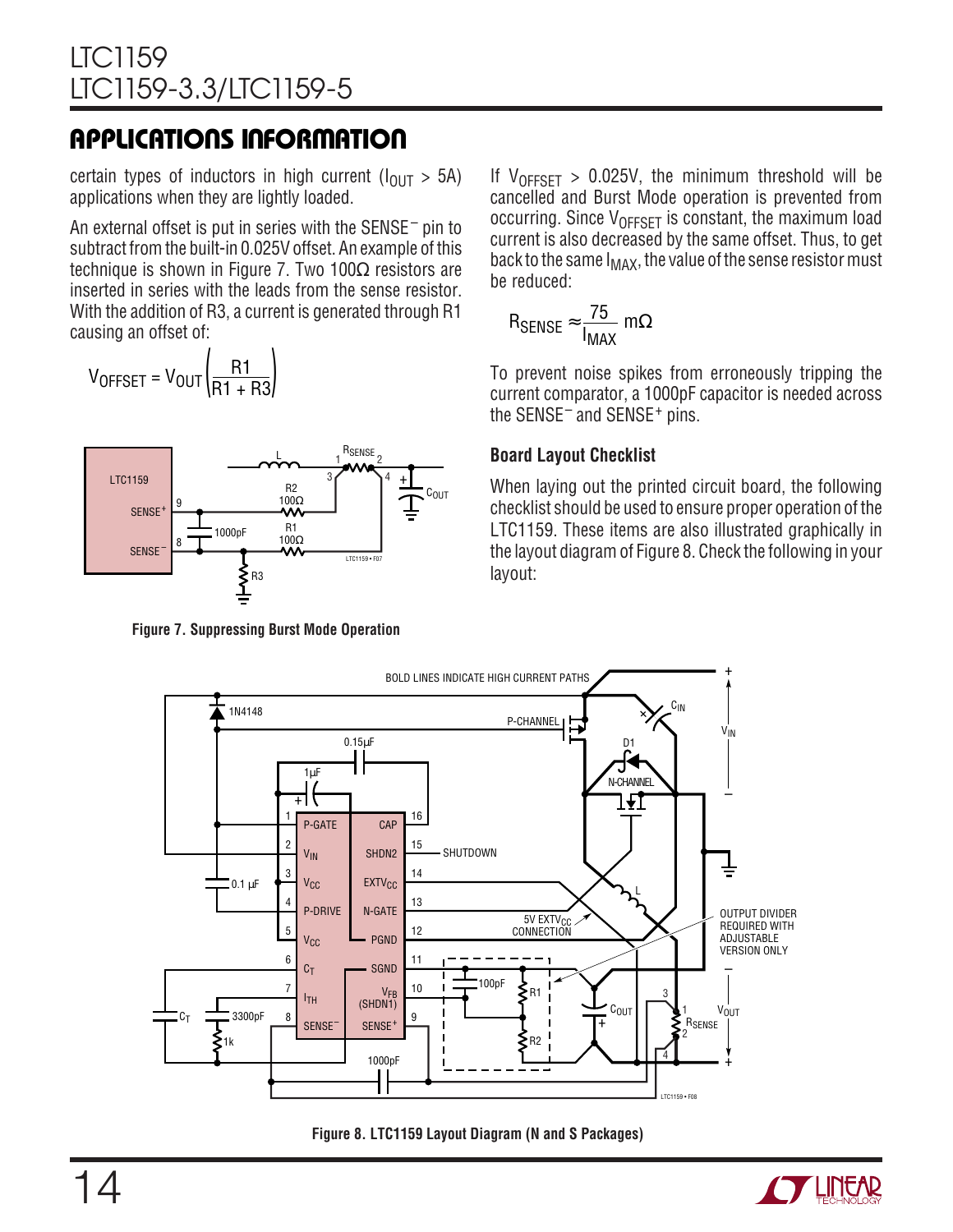1) Are the signal and power grounds segregated? The LTC1159 signal ground must connect separately to the  $(-)$  plate of C<sub>OUT</sub>. The other ground pin(s) should return to the source of the N-channel MOSFET, anode of the Schottky diode and  $(-)$  plate of C<sub>IN</sub>, which should have as short lead lengths as possible.

2) Does the LTC1159 SENSE– pin connect to a point close to R<sub>SFNSF</sub> and the  $(+)$  plate of C<sub>OUT</sub>? In adjustable applications, the resistive divider R1, R2 must be connected between the  $(+)$  plate of C<sub>OUT</sub> and signal ground.

3) Are the SENSE– and SENSE+ leads routed together with minimum PC trace spacing? The differential decoupling capacitor between the two SENSE pins should be as close as possible to the LTC1159. Up to 100 $\Omega$  may be placed in series with each sense lead to help decouple the SENSE pins. However, when these resistors are used, the capacitor should be no larger than 1000pF.

4) Does the  $(+)$  plate of C<sub>IN</sub> connect to the source of the P-channel MOSFET as closely as possible? An additional 0.1 $\mu$ F ceramic capacitor between  $V_{\text{IN}}$  and power ground may be required in some applications.

5) Is the  $V_{CC}$  decoupling capacitor connected closely between the  $V_{CC}$  pins of the LTC1159 and power ground? This capacitor carries the MOSFET driver peak currents.

6) In adjustable versions, the feedback pin is very sensitive to pickup from the switch node. Care must be taken to isolate  $V_{FB}$  from possible capacitive coupling of the inductor switch signal.

7) Is the SHDN1 pin actively pulled to ground during normal operation? SHDN1 is a high impedance pin and must not be allowed to float.

#### **Troubleshooting Hints**

Since efficiency is critical to LTC1159 applications it is very important to verify that the circuit is functioning correctly in both continuous and Burst Mode operation. The waveform to monitor is the voltage on the  $C_T$  pin.

In continuous mode ( $I_{\text{LOAD}}$  >  $I_{\text{BURST}}$ ) the voltage should be a sawtooth with a  $0.9V_{P-P}$  swing. This voltage should never dip below 2V as shown in Figure 9a. When the load current is low ( $I_{LDAD}$  <  $I_{RIRST}$ ), Burst Mode operation should occur with the  $C_T$  waveform periodically falling to ground as shown in Figure 9b.

If the  $C_T$  pin is observed falling to ground at high output currents, it indicates poor decoupling or improper grounding. Refer to the Board Layout Checklist.



**Figure 9. C<sub>T</sub> Pin 6 Waveforms** 

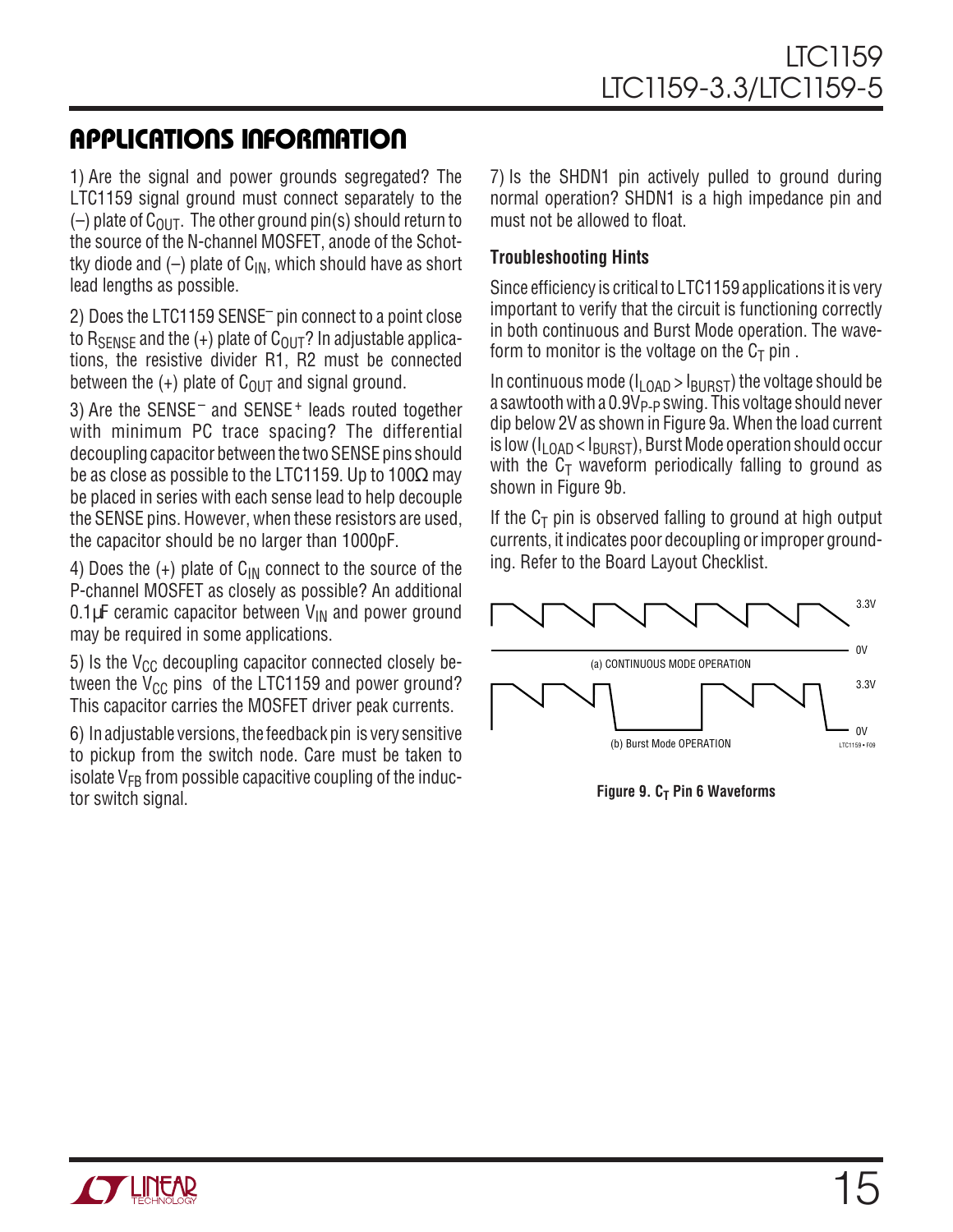### **TYPICAL APPLICATIONS**



\*\*KRL SL-1-R020J







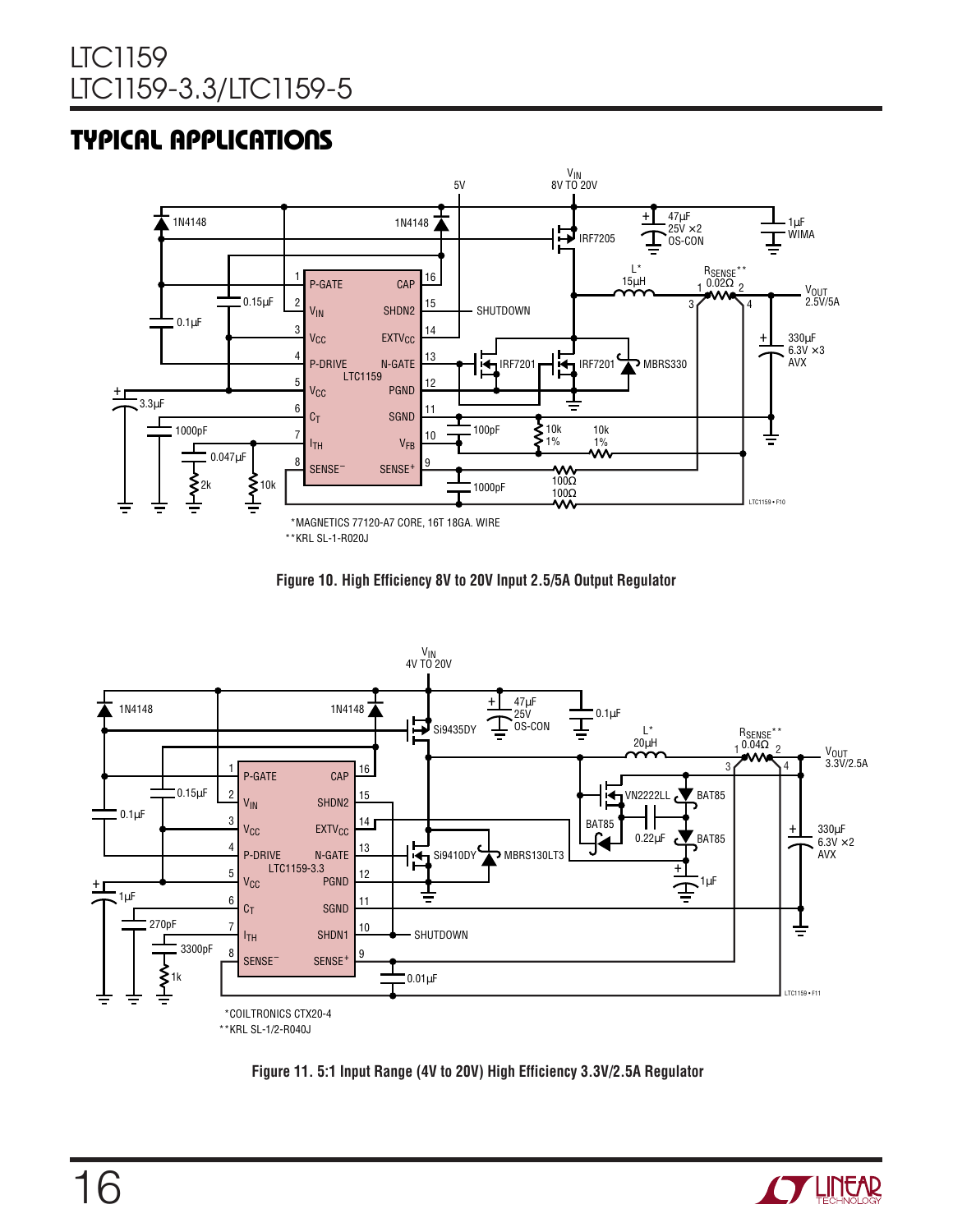### **TYPICAL APPLICATIONS**



**Figure 12. High Current, High Efficiency 15V to 40V Input 5V/10A Output Regulator**



**Figure 13. High Efficiency 15V to 40V Input 12V/5A Output Regulator**

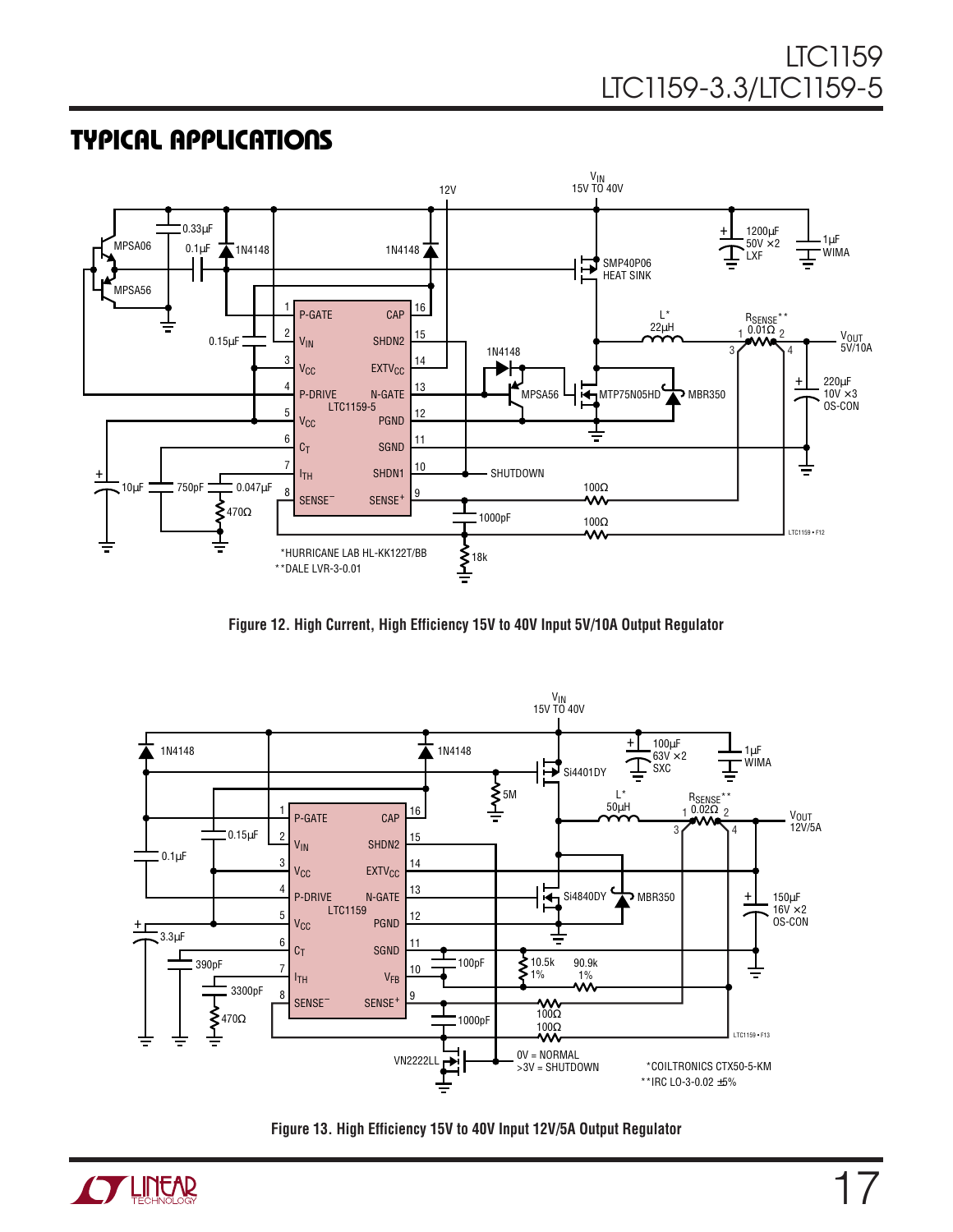### **TYPICAL APPLICATIONS**





### **U PACKAGE DESCRIPTIO**

**G Package 20-Lead Plastic SSOP (5.3mm)** (Reference LTC DWG # 05-08-1640)



- 1. CONTROLLING DIMENSION: MILLIMETERS
- MILLIMETERS 2. DIMENSIONS ARE IN WILLINGTER

3. DRAWING NOT TO SCALE

- \*DIMENSIONS DO NOT INCLUDE MOLD FLASH. MOLD FLASH SHALL NOT EXCEED .152mm (.006") PER SIDE
- \*\*DIMENSIONS DO NOT INCLUDE INTERLEAD FLASH. INTERLEAD FLASH SHALL NOT EXCEED .254mm (.010") PER SIDE







18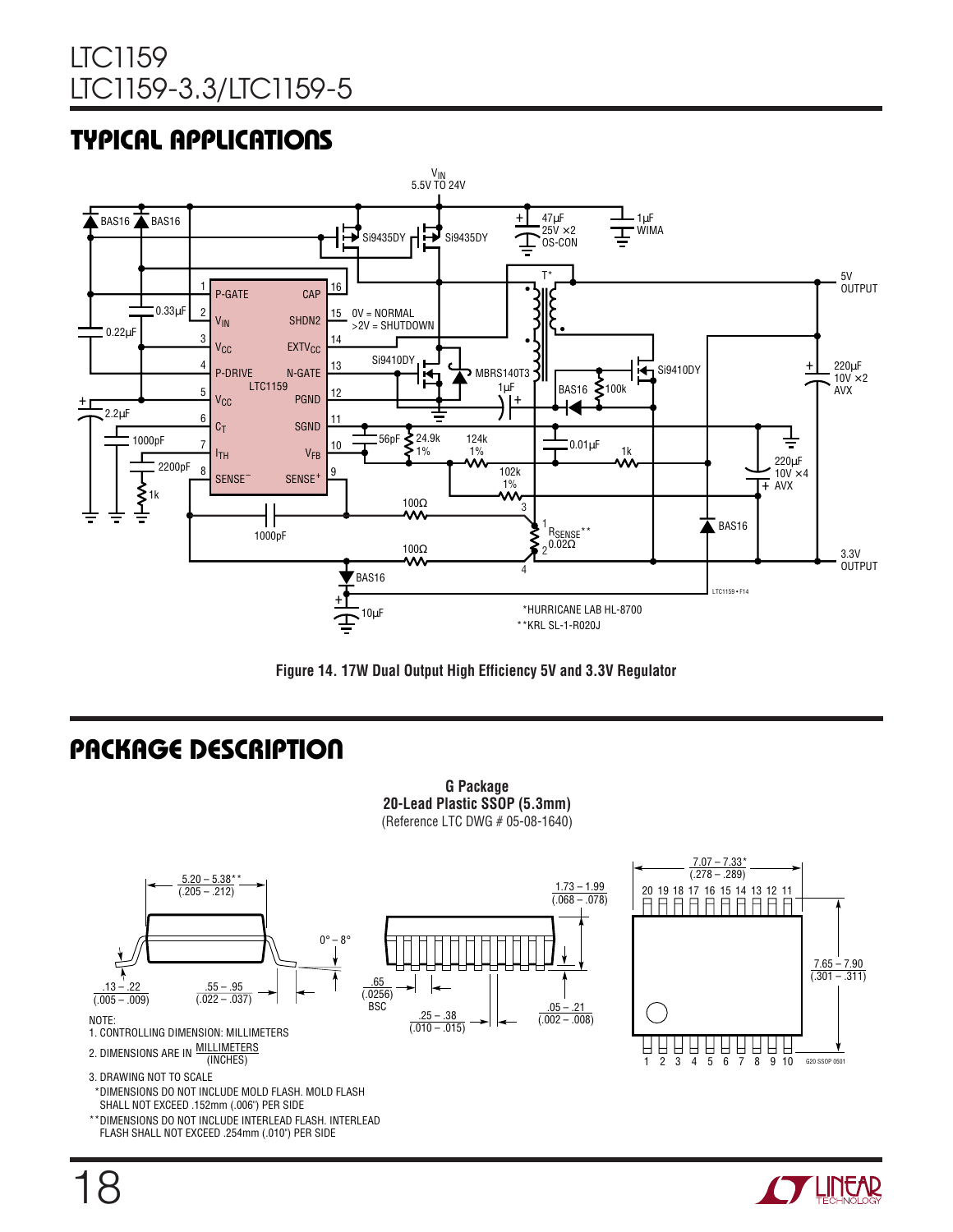### **U PACKAGE DESCRIPTIO**



**N Package 16-Lead PDIP (Narrow .300 Inch)**

(Reference LTC DWG # 05-08-1510)

\*THESE DIMENSIONS DO NOT INCLUDE MOLD FLASH OR PROTRUSIONS. MOLD FLASH OR PROTRUSIONS SHALL NOT EXCEED 0.010 INCH (0.254mm)

N16 1098

**S Package 16-Lead Plastic Small Outline (Narrow .150 Inch)** (Reference LTC DWG # 05-08-1610)



\*\*DIMENSION DOES NOT INCLUDE INTERLEAD FLASH. INTERLEAD FLASH SHALL NOT EXCEED 0.010" (0.254mm) PER SIDE